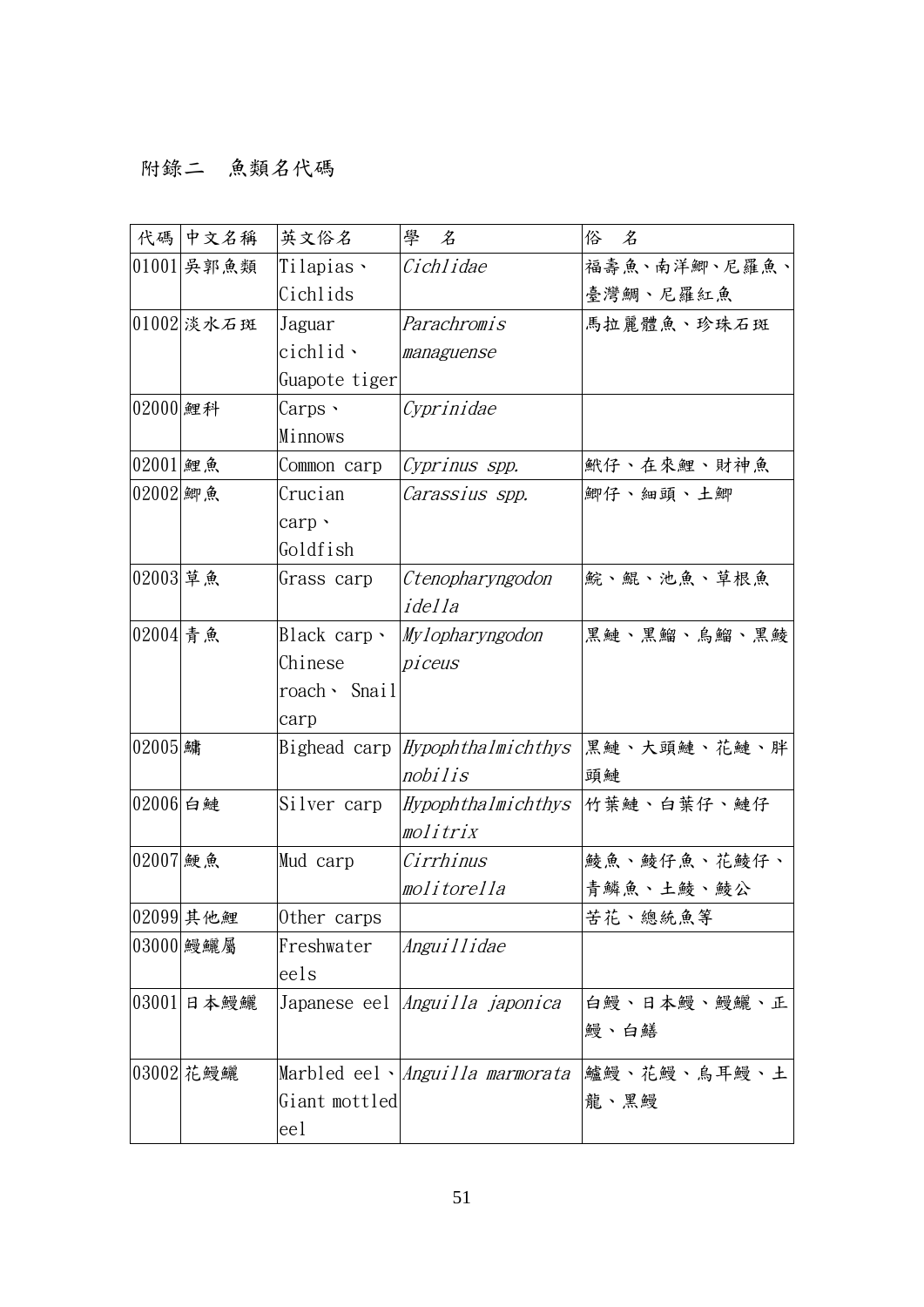|          | 代碼 中文名稱    | 英文俗名                            | 學<br>名                       | 俗<br>名      |
|----------|------------|---------------------------------|------------------------------|-------------|
|          | 03099 其他鰻  | 0ther                           |                              | 歐洲鰻、美洲鰻等    |
|          |            | freshwater                      |                              |             |
|          |            | eels                            |                              |             |
|          | 04001 淡水鯰  | Freshwater                      | Clarias spp.                 | 泰國鯰、念仔魚、鰱仔、 |
|          |            | catfishes $\cdot$               |                              | 土殺、本土鯰、塘虱魚  |
|          |            | Walking                         |                              |             |
|          |            | catfishes                       |                              |             |
|          | 05000 鱸魚類  | Perches                         |                              |             |
|          | 05001 大口黑鱸 | Largemouth                      | Micropterus                  | 黑鱸、淡水大口黑鱸、淡 |
|          |            | black bass                      | salmoides                    | 水鱸、加州鱸      |
|          | 05002 日本花鱸 | Japanese                        | Lateolabrax                  | 七星鱸、花鱸、青鱸、鱸 |
|          |            | seabass                         | japonicus                    | 魚、日本真鱸      |
|          | 05003 紅眼沙鱸 | Sand bass                       | Psammoperca                  | 紅目鱸、紅目、沙鱸   |
|          |            |                                 | waigiensis                   |             |
|          | 05004 尖吻鱸  | Barramundi ·                    | Lates calcarifer             | 金目鱸、盲槽、扁紅目鱸 |
|          |            | Giant sea                       |                              |             |
|          |            | perch                           |                              |             |
|          | 05005 銀花鱸  | Striped bass <i>Morone spp.</i> |                              | 帶紋白鱸、條紋狼鱸、條 |
|          |            |                                 |                              | 紋鱸、白鱸       |
|          | 05099 其他鱸魚 | Other perches                   |                              | 其他不屬於上列各項之鱸 |
|          |            |                                 |                              | 魚           |
| 06001 泥鰍 |            | Pond loach                      | Misgurnus                    | 河鰡、旋鰡、旋鰡鼓、土 |
|          |            |                                 | anguillicaudatus             | 鰍、胡溜、魚溜、雨溜  |
|          |            | 07000 觀賞魚類  Ornamental          |                              |             |
|          |            | fishes                          |                              |             |
|          | 07001 錦鯉與金 |                                 | Koi Goldfish Cyprinus carpio |             |
|          | 魚          |                                 | var. Carassius               |             |
|          |            |                                 | auratus var.                 |             |
|          | 07002 觀賞性慈 | Cichlids                        | Perciformes                  |             |
|          | 鯛          |                                 |                              |             |
|          | 07003 小型鯉科 | Barbs and                       | Cypriniformes ,              |             |
|          | 與加拉辛       | Tetras                          | Characiformes                |             |
|          | 科          |                                 |                              |             |
|          | 07004 觀賞性鯰 | Catfishes                       | Siluriformes                 |             |
|          | 科          |                                 |                              |             |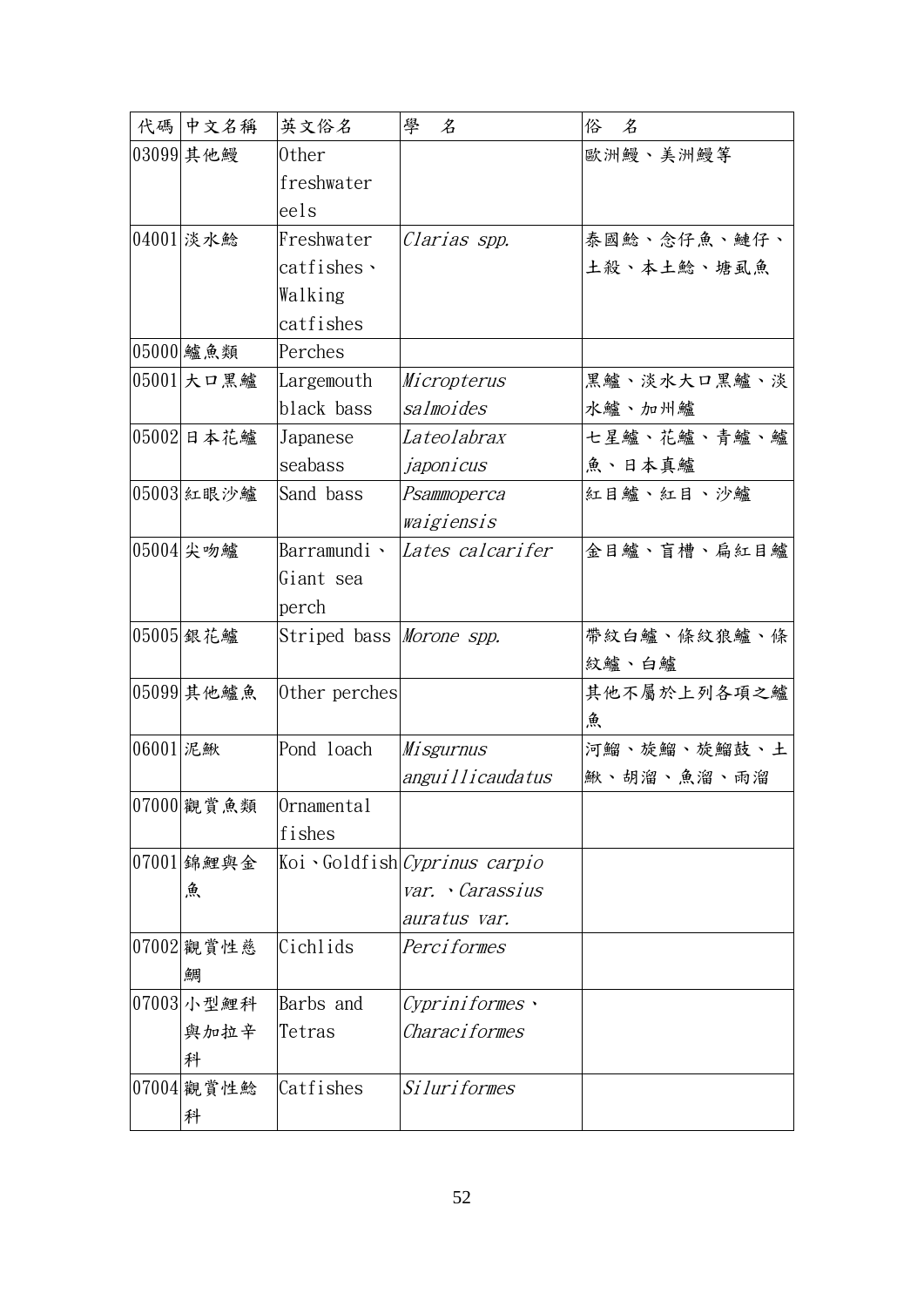|          | 代碼 中文名稱    | 英文俗名               | 學<br>$\mathcal{Z}$                   | 俗<br>名                          |
|----------|------------|--------------------|--------------------------------------|---------------------------------|
|          | 07005 卵胎生魚 | Live-bearing       |                                      |                                 |
|          | 類          | fishes             |                                      |                                 |
|          | 07006 觀賞性甲 | Crustaceans        |                                      |                                 |
|          | 殻類         |                    |                                      |                                 |
|          | 07007 水生植栽 | Aquatic            |                                      |                                 |
|          |            | plants             |                                      |                                 |
|          | 07099 其他觀賞 | 0ther              |                                      | 其他不屬於上列各項之觀                     |
|          | 魚          | ornamental         |                                      | 賞魚                              |
|          |            | fishes             |                                      |                                 |
|          | 08001 麥奇鈎吻 | Salmon             |                                      | Oncorhynchus mykiss 鱒魚、虹鱒、麥奇鈎吻鱒 |
|          | 鮭          | trout ·            |                                      |                                 |
|          |            | Rainbow trout      |                                      |                                 |
| 09001 香魚 |            | Sweet $fish \cdot$ | Plecoglossus                         | $(6.2, 2.2, 6.2)$ (魚桀)魚、年魚      |
|          |            | Ayu                | altivelis altivelis                  |                                 |
|          | 10001 虱目魚  | Milkfish           | Chanos chanos                        | 海草魚、安平魚、虱麻魚、                    |
|          |            |                    |                                      | 國姓魚、狀元魚、麻虱目                     |
|          | 11001 鮃鰈類  | Flatfishes         | <i>Pleuronectiformes</i>             | 扁魚、皇帝魚、半平魚、                     |
|          |            |                    |                                      | 龍舌、咬龍狗、左口、比                     |
|          |            |                    |                                      | 目魚                              |
| 12000 鯛科 |            | Porgies $\cdot$    | Sparidae                             |                                 |
|          |            | Seabreams          |                                      |                                 |
| 12001 真鯛 |            | Red                | Pagrus major                         | 加魶、加幾魚、銅盆魚、                     |
|          |            | seabream · Red     |                                      | 正鯛、加臘、嘉鱲                        |
|          |            | porgy              |                                      |                                 |
|          | 12002 黄背牙鯛 | Yellowback         | <i>Dentex hypselosomus</i> 赤棕、赤章、紅盤仔 |                                 |
|          |            | sea bream          |                                      |                                 |
|          | 12003 紅鋤齒鯛 | Threadfin          |                                      | Evynnis cardinalis  血鯛、齊頭盤、盤仔、魬 |
|          |            | porgy $\cdot$      |                                      | 鯛                               |
|          |            | Cardinal           |                                      |                                 |
|          |            | seabream           |                                      |                                 |
|          | 12004 黑棘鯛  | <b>Blackhead</b>   | Acanthopagrus                        | 黑鯛、厚唇、烏毛、烏格、                    |
|          |            | seabream \         | schlegelii                           | 烏鱠、黑格                           |
|          |            | Black sea          |                                      |                                 |
|          |            | bream              |                                      |                                 |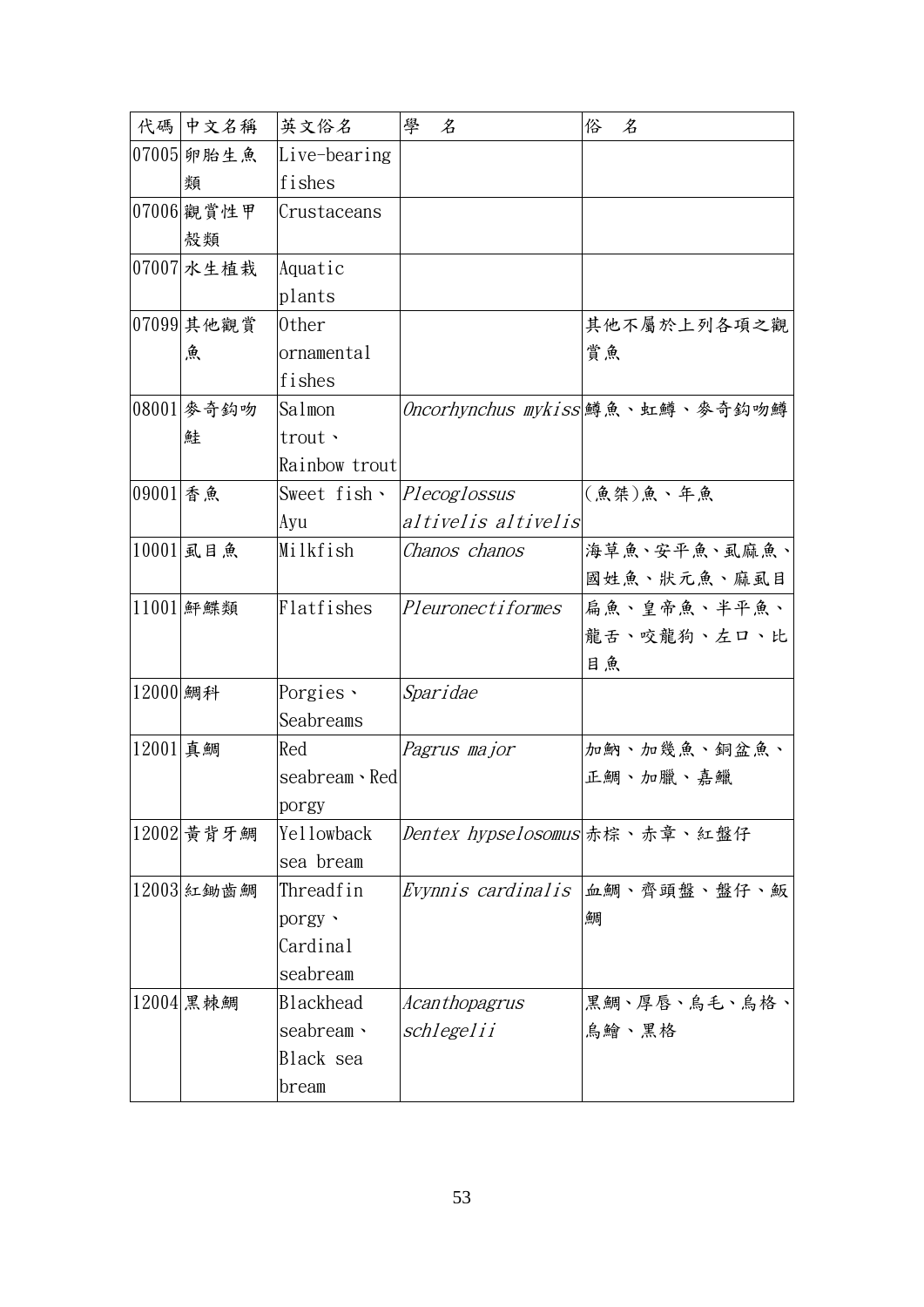|          | 代碼 中文名稱       | 英文俗名                       | 學<br>名                            | 俗<br>$\mathcal{Z}$                                  |
|----------|---------------|----------------------------|-----------------------------------|-----------------------------------------------------|
| 12005 平鯛 |               | Goldlined                  | <i>Rhabdosargus sarba</i>  枋頭、黃錫鯛 |                                                     |
|          |               | seabream \                 |                                   |                                                     |
|          |               | Silver sea                 |                                   |                                                     |
|          |               | bream                      |                                   |                                                     |
|          | 12006 黄鰭棘鯛    | Yellowfin                  |                                   | Acanthopagrus latus 黃鰭鯛、黃鰭、赤翅、赤                     |
|          |               | seabream                   |                                   | 翅仔、花身、鏡鯛                                            |
|          | 12099 其他鯛     | 0ther                      |                                   | 葉鯛、石鯛、扁棘鯛、松                                         |
|          |               | porgies ·                  |                                   | 鯛、簾鯛等                                               |
|          |               | 0ther                      |                                   |                                                     |
|          |               | seabreams                  |                                   |                                                     |
|          | 13001 斑石鯛     | Rock porgy $\cdot$         | <i>Oplegnathus</i>                | 石鯛、斑鯛、黑嘴、硬殼                                         |
|          |               | Spotted                    | punctatus                         | 仔                                                   |
|          |               | knifejaw                   |                                   |                                                     |
|          | 14001 花身鯯     | Jarbua                     | Terapon jarbua                    | 花身雞魚、花身仔、斑吾、                                        |
|          |               | terapon                    |                                   | 雞仔魚、三抓仔                                             |
|          | 14002 銀鋸眶鯯    |                            | Silver Perch   Bidyanus bidyanus  | 澳洲鱸、淡水銀鱸、金鱒、                                        |
|          |               |                            |                                   | 黑珍珠石斑                                               |
|          | 15000 石首魚科    | $Drums \sim$               | Sciaenidae                        |                                                     |
|          |               | Croakers                   |                                   |                                                     |
|          | 15001 大黃魚     |                            |                                   | Large yellow <i>Larimichthys crocea</i> 黃ロ、火ロ、大黄花、黄 |
|          |               | croaker                    |                                   | 魚、黃瓜、黃花魚                                            |
|          | 15002 小黄魚     | Little yellow Larimichthys |                                   | 黄口、黄順、黄瓜、紅瓜、                                        |
|          |               | croaker                    | polyactis                         | 黃魚、小黃瓜、厚鱗仔                                          |
|          | 15003 黑 (魚或)  | Blackmouth                 | Atrobucca nibe                    | 加正、加網、黑喉、臭魚、                                        |
|          |               | croaker                    |                                   | 黑口、烏喉                                               |
|          | $ 15004 $ 白姑魚 | White                      | Pennahia spp.                     | 白口、帕頭、胖頭、烏耳、                                        |
|          |               | croaker <b>·</b>           |                                   | 白姑子、黄順                                              |
|          |               | Silver                     |                                   |                                                     |
|          |               | croaker                    |                                   |                                                     |
| 15005 鮸魚 |               | $Mi$ -iuy                  | Miichthys miiuy                   | 鮸仔、敏魚、米魚、水鮸                                         |
|          |               | croaker                    |                                   | 仔                                                   |
|          | 15006 紅牙(魚    | Silver                     | Otolithes ruber                   | 三牙、銀牙、耳石                                            |
|          | 或)            | teraglin \                 |                                   |                                                     |
|          |               | Tigertooth                 |                                   |                                                     |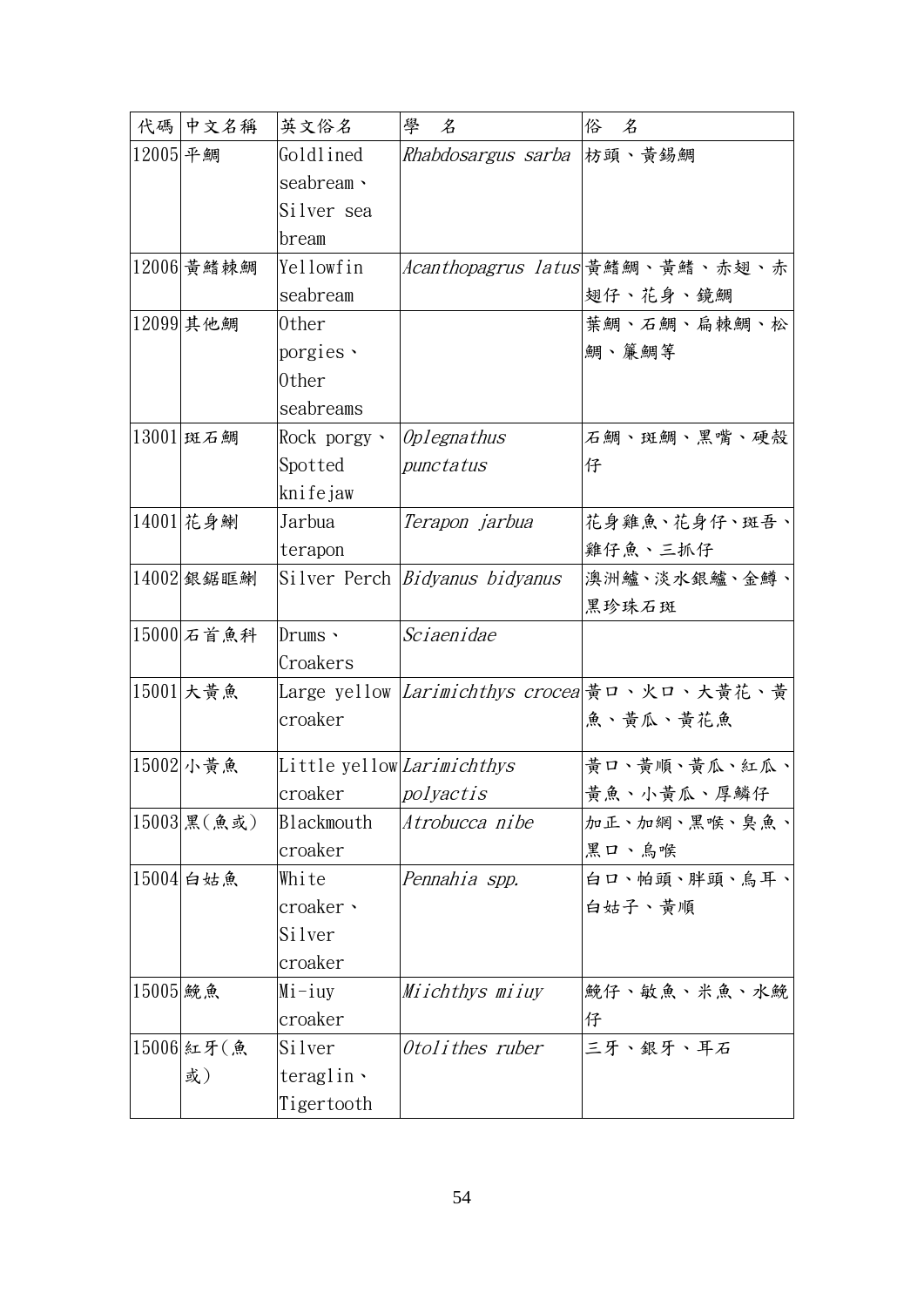| 代碼 | 中文名稱           | 英文俗名                          | 學<br>名                              | 俗<br>名                                   |
|----|----------------|-------------------------------|-------------------------------------|------------------------------------------|
|    |                | croaker                       |                                     |                                          |
|    | $15099$ 其他石首   | 0ther                         |                                     | 就口、春只、三代子、紅                              |
|    | 魚              | croakers                      |                                     | 花、巨鮸、黄姑魚、假黄                              |
|    |                |                               |                                     | 魚等                                       |
|    | 16001 金線魚      | Golden                        | Nemipterus spp.                     | 金線鰱、紅姑鯉、金線魚、                             |
|    |                | threads ·                     |                                     | 黄線、紅杉                                    |
|    |                | Threadfin                     |                                     |                                          |
|    |                | breams                        |                                     |                                          |
|    | 16002 赤尾冬      | Monocle                       | Scolopsiss spp.                     | 紅尾冬仔、紅奇黑仔、紅                              |
|    |                | breams                        |                                     | 歌里、海鯽仔、海鮘仔、                              |
|    |                |                               |                                     | 赤海鮘                                      |
|    | 17001 馬頭魚      | Tilefishes                    |                                     | <i>Branchiostegus spp.</i>  紅面頭、紅馬頭、白馬頭  |
|    |                |                               |                                     | 魚、日本方頭魚、馬頭、                              |
|    |                |                               |                                     | 方頭魚、吧唄、紅尾、吧                              |
|    |                |                               |                                     | 口弄                                       |
|    | 18001 龍占魚科     | Emperors                      | Lethrinidae                         | 龍尖、濱龍占、海豬哥、                              |
|    |                |                               |                                     | 豬哥撬                                      |
|    | 19000 笛鯛科      | Snappers                      | Lut janidae                         |                                          |
|    | 19001 星點笛鯛     | Star                          |                                     | <i>Lut janus stel latus</i>  花臉、紅魚、白點仔、黃 |
|    |                | snapper ·                     |                                     | 翅仔、白星笛鯛                                  |
|    |                | White-spotte                  |                                     |                                          |
|    |                | d snapper                     |                                     |                                          |
|    | $ 19002 $ 赤鰭笛鯛 | Crimson                       | Lut janus                           | 紅雞仔、赤海雞、赤筆、                              |
|    |                |                               | snapper · Red <i>ery thropterus</i> | 赤筆仔、赤海、鐵汕婆                               |
|    |                | snapper                       |                                     |                                          |
|    | 19003 銀紋笛鯛     | Mangrove red <i>Lut janus</i> |                                     | 紅槽                                       |
|    |                | snapper                       | argentimaculatus                    |                                          |
|    | 19004 長尾濱鯛     | Ruby                          | Etelis coruscans                    | 長尾鳥、紅魚                                   |
|    |                | snapper $\cdot$               |                                     |                                          |
|    |                | Deep-water                    |                                     |                                          |
|    |                | red snapper                   |                                     |                                          |
|    | 19099 其他笛鯛     | 0ther                         |                                     | 赤松、横笛鯛、四線赤筆、                             |
|    |                | snappers                      |                                     | 黑點仔、海豬哥、青雞仔、                             |
|    |                |                               |                                     | 條魚、火點、海雞母、金                              |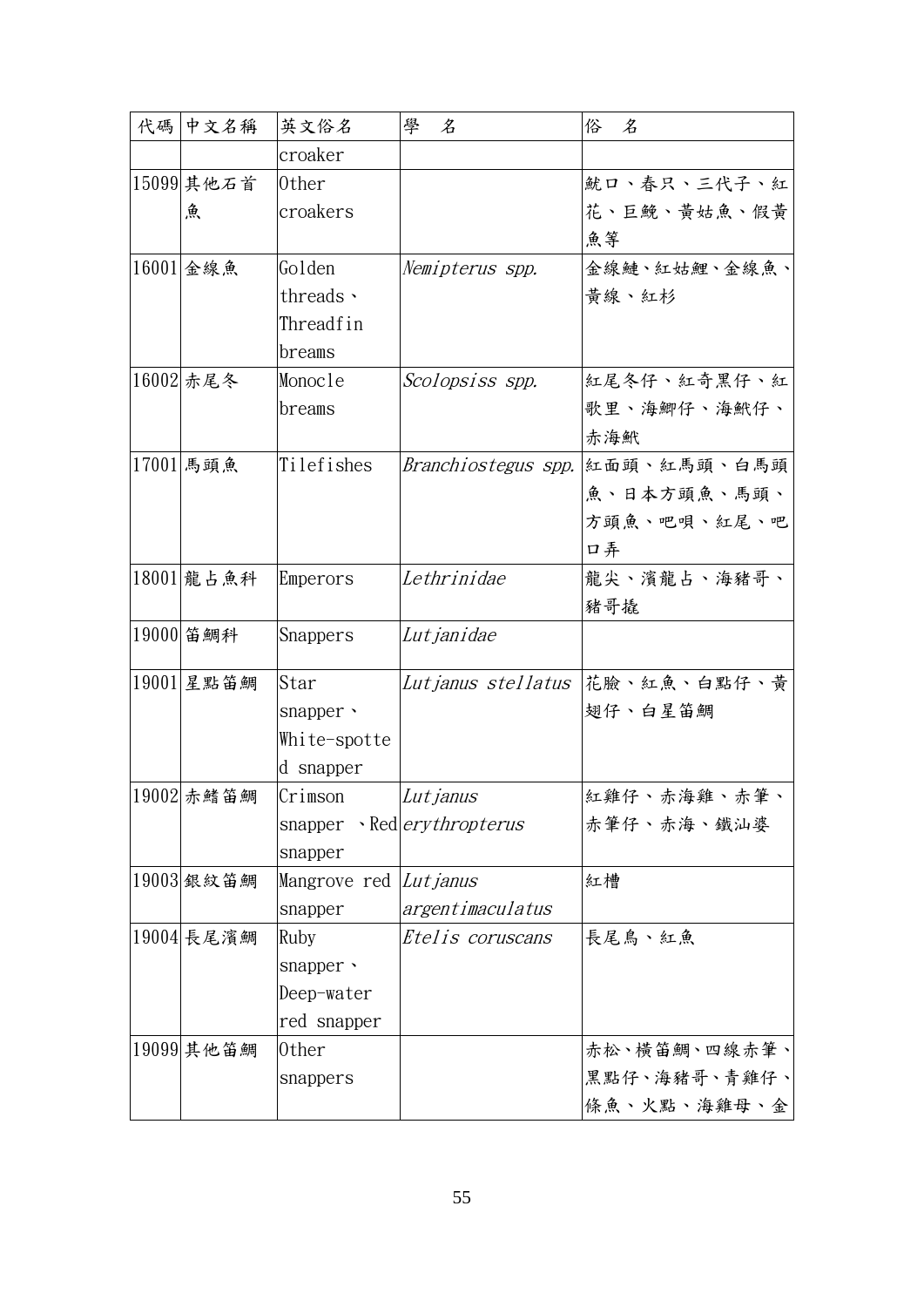| 代碼       | 中文名稱       | 英文俗名                                     | 學<br>名                                | 俗<br>$\mathcal{Z}$ |
|----------|------------|------------------------------------------|---------------------------------------|--------------------|
|          |            |                                          |                                       | 雞母、嗑頭、厚唇仔、番        |
|          |            |                                          |                                       | 仔加志、打鐵婆等           |
|          | 20000 烏尾鮗科 | Fusiliers                                | Caesionidae                           | 烏尾冬仔               |
|          | 21000 鬚鯛科  | Goatfishes                               | Mullidae                              | 秋哥、紅哥里、鬚哥、紅        |
|          |            |                                          |                                       | 秋姑                 |
|          | 22000 鸚哥魚科 | Parrrotfishe <i>Scaridae</i>             |                                       | 鸚哥、青衣、條紋鸚哥魚        |
|          |            | S                                        |                                       |                    |
|          | 23001 大棘大眼 | Red                                      | Priacanthus                           | 紅嚴公、赤目鰱、紅目鰱、       |
|          | 鯛          | bullseye $\cdot$ Red <i>macracanthus</i> |                                       | 大目鯛                |
|          |            | big-eye                                  |                                       |                    |
| 25000 鰏科 |            |                                          | Ponyfishes · <i>Leiognathidae</i>     | 狗腰、金錢仔、花令仔、        |
|          |            | $Slimys$ .                               |                                       | 長葉仔、碗米仔            |
|          |            | Slipmouths                               |                                       |                    |
|          | 26000 石斑類  | Groupers                                 | Serranidae                            |                    |
|          | 26001 瑪拉巴石 | Malabar                                  | Epinephelus                           | 青斑、石斑、黑點、過魚、       |
|          | 斑          | $grouper$ .                              | malabaricus                           | 虎麻                 |
|          |            | Greasy                                   |                                       |                    |
|          |            | grouper                                  |                                       |                    |
|          | 26002 點帶石斑 | Orange-spott                             | Epinephelus                           | 紅花、紅點虎麻、青斑         |
|          |            | ed grouper                               | coioides                              |                    |
|          | 26003 鞍帶石斑 | Giant                                    | Epinephelus                           | 龍膽石斑、槍頭石斑魚、        |
|          | 魚          | grouper ·                                | lanceolatus                           | 過魚                 |
|          |            | Queensland                               |                                       |                    |
|          |            | grouper                                  |                                       |                    |
|          | 26004 棕點石斑 | Brown-marble                             | Epinephelus                           | 老虎斑、過魚             |
|          | 魚          | d grouper                                | fuscoguttatus                         |                    |
|          | 26005 藍身大斑 | Potato                                   | Epinephelus tukula                    | 金錢斑、過魚             |
|          | 石斑         | grouper                                  |                                       |                    |
|          | 26006 花斑刺鰓 | Leopard                                  | Plectropomus                          | 七星斑、青條、東星斑、        |
|          | 鮨          | coralgrouper                             | leopardus                             | 過魚                 |
|          | 26099 其他石斑 | 0ther                                    |                                       | 石斑、鱠、過魚等           |
|          |            | groupers                                 |                                       |                    |
|          | 27001 金錢魚  |                                          | Spotted scat <i>Scatophagus argus</i> | 變身苦、黑星銀(魚共)、       |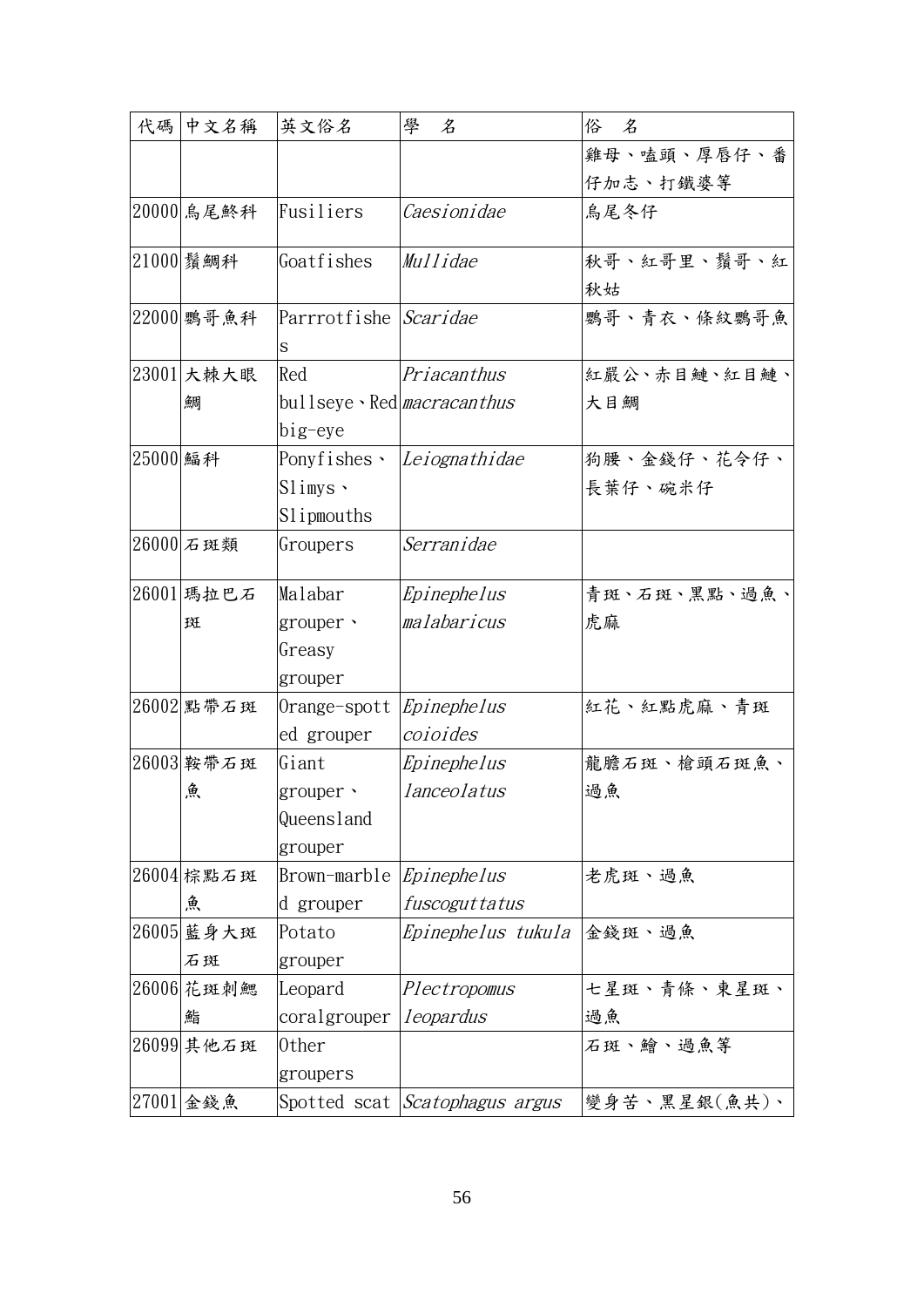| 代碼       | 中文名稱            | 英文俗名                                                                             | 學<br>名                                   | 俗<br>名                                         |
|----------|-----------------|----------------------------------------------------------------------------------|------------------------------------------|------------------------------------------------|
|          |                 |                                                                                  |                                          | 金鼓                                             |
|          | 28000 刺尾鯛科      | Surgeonfishe Acanthuridae<br>S                                                   |                                          | 眼紋倒吊、粗皮仔、倒吊                                    |
|          | 29000 合齒魚科      | Lizardfishes Synodontidae<br>· Bombay ducks                                      |                                          | 狗母、那個魚、狗母梭、<br>黑狗母、番狗母、花狗母、<br>長體蛇鯔            |
| 30000 鯙科 |                 | Moray eels                                                                       | Muraenidae                               | 薯鰻、虎鰻、錢鰻、糬鰻、<br>花鰻、雞角仔鰻、龍鰻                     |
|          | 31000 海鰻科       | Common pike<br>conger ·<br>Daggertooth<br>pike conger、<br>Shape-toothe<br>d eels | Muraenesocidae                           | 虎鰻、海鰻                                          |
|          | 32000 其它海水<br>鰻 | Other eels<br>$(Hagfishes \cdot$<br>Snake eels、<br>Conger eels)                  | Myxinidae<br>Congridae ·<br>Ophichthidae | 盲鰻、蛇鰻、糯鰻、臭腥<br>鰻、沙鰻、海鰻等                        |
|          | 33001 斑海鯰       | Spotted<br>catfish、Sea<br>catfish                                                | Arius maculatus                          | 生仔魚、成仔魚、鰻鯰、<br>成仔丁、銀成、白肉成、<br>臭臊成、賓士魚          |
| 34001 海鱺 |                 | Cobia                                                                            | Rachycentron<br>canadum                  | 海(魚戾)魚、錫腊白                                     |
|          | 35001 眼眶魚       | Moonfish                                                                         | Mene maculata                            | 皮刀、庖刀魚、皮鞋刀、<br>菜刀魚                             |
| 36000 鰺科 |                 | Jacks $\cdot$<br>Hardtails \<br>Trevallies、<br>Runners ·<br>Pompanos             | Carangidae                               |                                                |
| 36001 真鰺 |                 | Japanese<br>horse<br>mackere1<br>Japanese jack<br>mackerel                       |                                          | Trachurus japonicus 日本竹筴魚、巴蘭、巴攏、<br>竹莢魚、瓜魚、瓜仔魚 |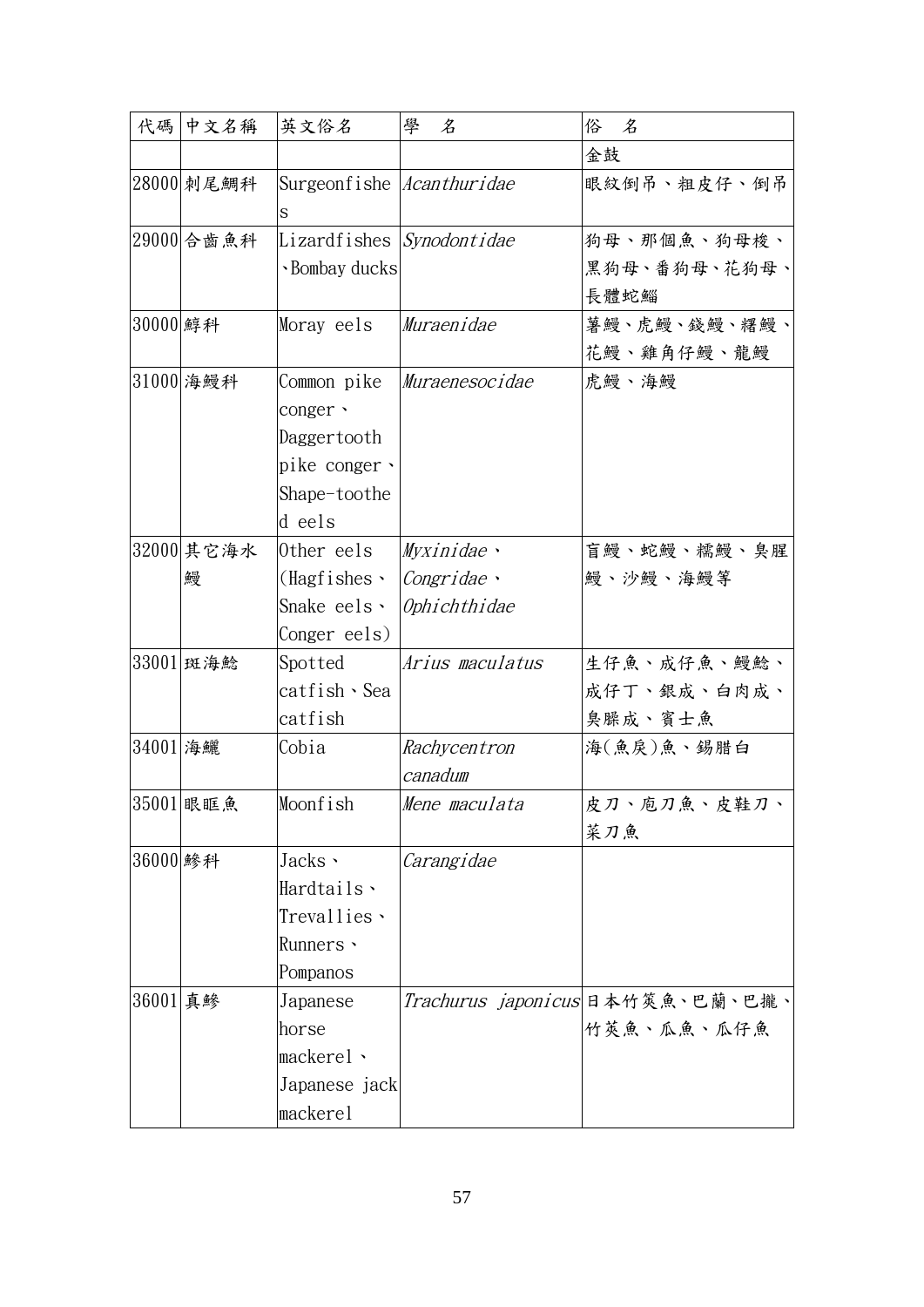|          | 代碼 中文名稱    | 英文俗名                           | 學<br>名                            | 俗<br>$\mathcal{Z}$                                   |
|----------|------------|--------------------------------|-----------------------------------|------------------------------------------------------|
|          | 36002 大甲鰺  |                                |                                   | Torpedo scad <i> Megalaspis cordyla</i>  鐵甲、大目巴攏、扁甲鰺 |
|          | 36003 藍圓鰺  | Round scad ·                   |                                   | Decapterus maruadsi 四破、硬尾、吧弄、巴攏、                     |
|          |            | Whitetip                       |                                   | 廣仔、甘廣                                                |
|          |            | $\operatorname{scal}$ .        |                                   |                                                      |
|          |            | Deep-bodied                    |                                   |                                                      |
|          |            | round scad ·                   |                                   |                                                      |
|          |            | Japanese                       |                                   |                                                      |
|          |            | scad $\cdot$                   |                                   |                                                      |
|          |            | Mackerel                       |                                   |                                                      |
|          |            | scad                           |                                   |                                                      |
|          | 36004 紅尾圓鰺 | Redtail scad <i>Decapterus</i> |                                   | 紅瓜鰺、紅瓜魚、巴攏、                                          |
|          |            |                                | kurroides                         | 紅扁鰺、無斑圓鰺                                             |
|          | 36005 吉打副葉 | Shrimp scad                    | Alepes djedaba                    | 甘仔魚、瓜仔魚、甘仔、                                          |
|          | 鰺          |                                |                                   | 吉打鰺、甘仔鰺、白鯌仔                                          |
|          | 36006 杜氏鰤  | Greater                        | Seriola dumerili                  | 紅甘、高體鰤、紅甘鰺、                                          |
|          |            | amber jack                     |                                   | 竹午                                                   |
|          | 36007 布氏鯧鰺 | Snubnose                       |                                   | Trachinotus blochii 金槍、金鯧、紅杉、紅沙                      |
|          |            | pompano ·                      |                                   | 瓜仔、黃臘鰺                                               |
|          |            | Buck-nosed                     |                                   |                                                      |
|          |            | trevally                       |                                   |                                                      |
|          | 36008 逆溝鰺類 | Queenfishes                    | Scomberoides spp.                 | 七星仔、棘蔥仔、鬼平、                                          |
|          |            |                                |                                   | 龜濱、龜柄                                                |
| 36009 鳥鯧 |            | Pompano ·                      | Parastromateus                    | 烏昌、三角昌、昌鼠魚                                           |
|          |            | Pomfret 、                      | niger                             |                                                      |
|          |            | Black pomfret                  |                                   |                                                      |
|          | 36099 其他鰺  | Other scads                    |                                   | 銅鏡、牛港鰺、牛港瓜仔、                                         |
|          |            |                                |                                   | 流氓瓜仔、紅赤尾、黑甘、                                         |
|          |            |                                |                                   | 油甘、軟骨甘、海草、拉                                          |
|          |            |                                |                                   | 命、青甘、青魽鰺、高體                                          |
|          |            |                                |                                   | 若鰺、平鰺等                                               |
| 37000 鯔科 |            | Mullets                        | Mugilidae                         |                                                      |
| 37001 鯔  |            |                                | Mullet Grey <i>Mugil cephalus</i> | 正頭烏、回頭烏、信魚、                                          |
|          |            | mullet                         |                                   | 青頭仔(幼魚)、奇目仔(成                                        |
|          |            | Common mullet                  |                                   | 魚)、正烏、烏魚                                             |
|          | 37099 其他鯔  | Other mullets                  |                                   | 鮻、烏仔、豆仔魚等                                            |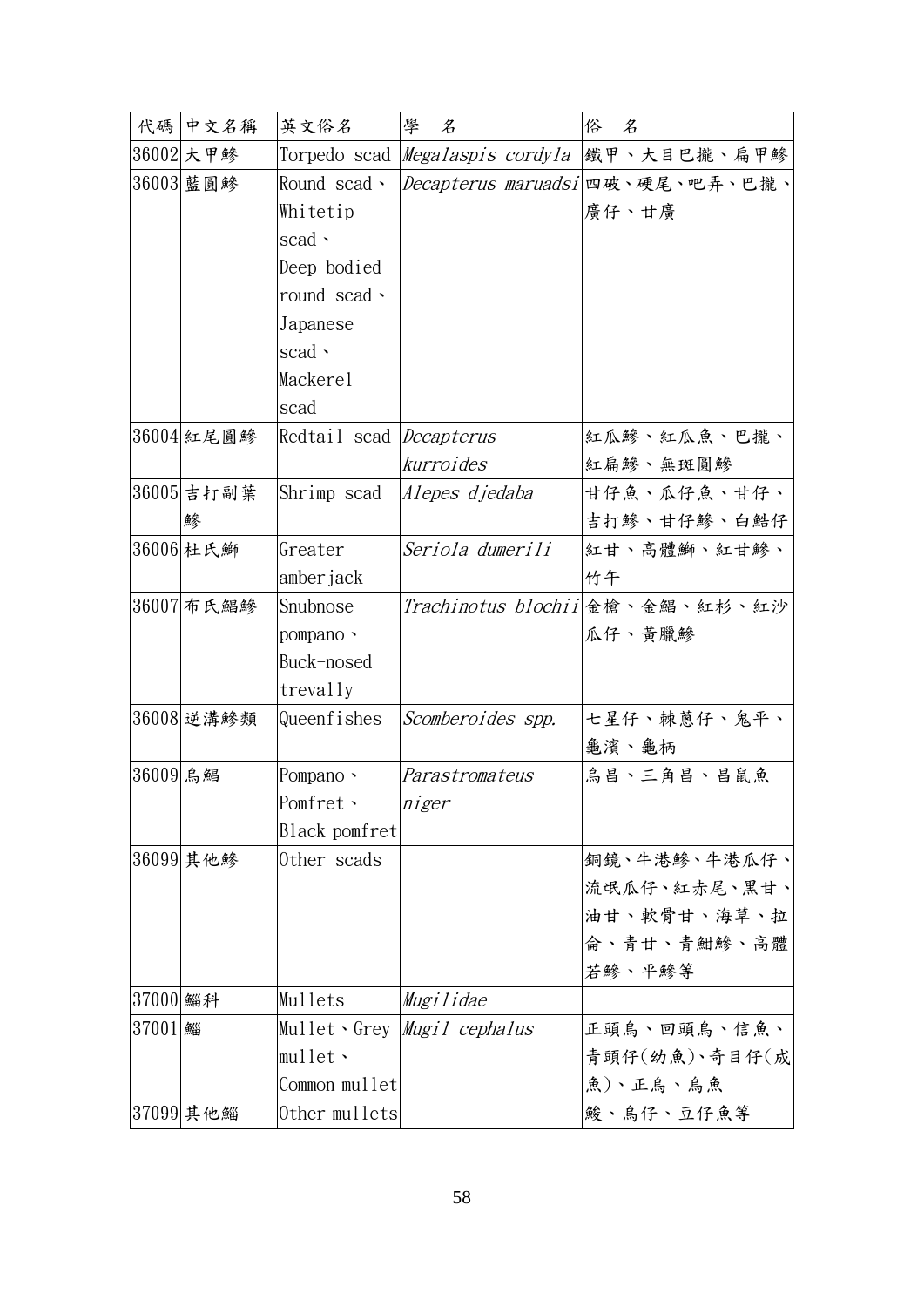| 代碼       | 中文名稱       | 英文俗名                     | 學<br>名            | 俗<br>名                                  |
|----------|------------|--------------------------|-------------------|-----------------------------------------|
| 38000 鯧科 |            | Butterfishes             | Stromateidae      |                                         |
| 38001 銀鯧 |            | Silver                   | Pampus argenteus  | 正鯧、白鯧、支子                                |
|          |            | pomfret 、                |                   |                                         |
|          |            | White pomfret            |                   |                                         |
| 38002 鐮鯧 |            | Butterfish               |                   | <i>Pampus echinogaster</i>  暗鯧、黑鰭、燕尾鯧、白 |
|          |            |                          |                   | 鯧                                       |
|          | 38099 其他鯧  | 0ther                    |                   | 灰鯧、中國鯧等                                 |
|          |            | butterfishes             |                   |                                         |
| 39001 刺鯧 |            | Japanese                 | Psenopsis anomala | 肉鯽、肉魚、肉鯽仔、土                             |
|          |            | $butterfish \cdot$       |                   | 肉                                       |
|          |            | Pacific                  |                   |                                         |
|          |            | rudderfish               |                   |                                         |
|          | 40000 馬鮁科  | Threadfins               | Polynemidae       | 午仔、小午、大午、竹午、                            |
|          |            |                          |                   | 六絲馬鮁、四絲馬鮁                               |
|          | 41000 飛魚科  | Flyingfishes Exocoetidae |                   | 文鰩魚、飛魚、小鳥、飛                             |
|          |            |                          |                   | 烏                                       |
|          | 41001 飛魚卵  | Flyingfish               |                   |                                         |
|          |            | roe                      |                   |                                         |
|          | 42000 金梭魚科 | Barracudas               | Sphyraenidae      | 金梭、金梭魚、大眼梭子                             |
|          |            |                          |                   | 魚                                       |
|          | 43000 沙鮻科  | Sillagos                 | Sillaginidae      | 沙腸、沙盪、沙鑽仔                               |
| 44000 鱵科 |            | Halfbeaks $\cdot$        | Hemiramphidae     | 水針、補網師                                  |
|          |            | Garfishes                |                   |                                         |
|          | 45000 寶刀魚科 | Silver                   | Chirocentridae    | 西刀、布刀、寶刀魚                               |
|          |            | barfish、Wolf             |                   |                                         |
|          |            | herring                  |                   |                                         |
|          | 46000 帶鰆科  | $0$ ilfish $\cdot$       | Gempylidae        | 油魚、油甘、黃腸魚、帶                             |
|          |            | Escolar ·                |                   | 鰆、鱗網帶鰆(細鱗仔)、                            |
|          |            | Snake                    |                   | 薔薇帶鰆(粗鱗仔、黑牛                             |
|          |            | mackerel                 |                   | 皮)                                      |
|          | 48000 帶魚屬  | Hairtail                 | Trichiurus spp.   | 白帶魚、肥帶、裙帶、油                             |
|          |            |                          |                   | 帶、帶魚                                    |
|          | 49001 鬼頭刀  | Common                   |                   | Coryphaena hippurus 鱰魚、飛鳥虎、萬引、萬         |
|          |            |                          |                   | 魚、九萬仔、三保公魚                              |
|          |            | $d$ olphifish $\cdot$    |                   |                                         |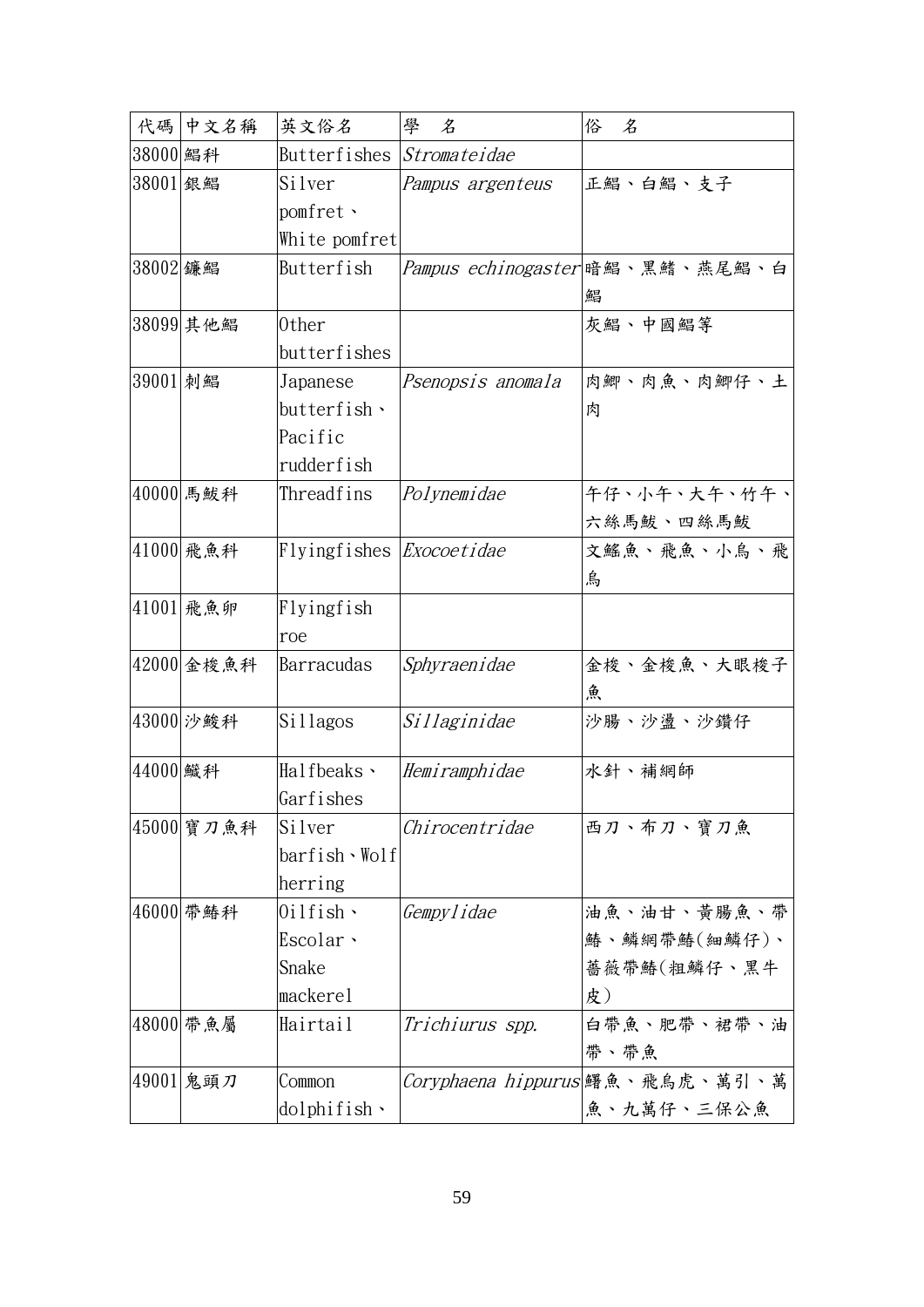| 代碼       | 中文名稱       | 英文俗名                                             | 學<br>名                       | 俗<br>名                         |
|----------|------------|--------------------------------------------------|------------------------------|--------------------------------|
|          |            | Mahi Mahi \                                      |                              |                                |
|          |            | Dolphin fish                                     |                              |                                |
|          | 50000 舵魚科  | Drummers 、                                       | Kyphosidae                   | 白毛、黑毛                          |
|          |            | Nibblers                                         |                              |                                |
| 51000 鯡科 |            | Herrings $\cdot$                                 | Clupeidae                    |                                |
|          |            | Sardines ·                                       |                              |                                |
|          |            | Shads $\cdot$                                    |                              |                                |
|          |            | Pilchards ·                                      |                              |                                |
|          |            | $Sprats$ .                                       |                              |                                |
|          |            | Menhadens                                        |                              |                                |
|          | 51001 小鱗脂眼 | Round                                            | Etrumeus micropus            | 臭肉、臭肉鰮、鰮仔魚、                    |
|          | 鯡          | herring $\cdot$                                  |                              | 圓眼仔                            |
|          |            | Pacific round                                    |                              |                                |
|          |            | herring                                          |                              |                                |
|          | 51002 小沙丁屬 | Scaled                                           | Sardinella spp.              | 青鱗仔、鰮仔、沙丁魚、                    |
|          |            | sardine                                          |                              | 扁仔、扁鰮                          |
|          | 51003 日本銀帶 | Silver                                           | <i>Spratelloides</i>         | 丁香、灰海荷鰮、針嘴鰮                    |
|          | 鯡          | anchovy $\cdot$                                  | gracilis                     |                                |
|          |            | Silver-strip                                     |                              |                                |
|          |            | e round                                          |                              |                                |
|          |            | herring                                          |                              |                                |
|          | 51004 海鰶屬  |                                                  | Gizzard shad Nematalosa spp. | 土黃、扁屏仔、海鯽仔、                    |
|          |            |                                                  |                              | 日本水滑、土黄魚、油魚、                   |
|          |            |                                                  |                              | 黃腸魚                            |
|          | 51099 其他鯡  | 0ther                                            |                              | 力魚、鰳魚、白力、生鰳、                   |
|          |            | herrings $\overline{\ }$                         |                              | 鰣魚等                            |
|          |            | sardines,                                        |                              |                                |
|          |            | Shads                                            |                              |                                |
| 52001 饒仔 |            | Japanese                                         |                              | Engraulis japonicus 苦蚵仔、片口、日本鯷 |
|          |            | anchovy                                          |                              |                                |
| 52002 魩仔 |            | 0ceanic                                          | Encrasicholina               | 刺公鯷、異葉公鯷                       |
|          |            | anchovy $\cdot$ Blue <i>punctifer</i> $\cdot$ E. |                              |                                |
|          |            | anchovy Gold <i>heteroloba</i>                   |                              |                                |
|          |            | anchovy                                          |                              |                                |
| 53000 鯖科 |            | Mackerels <b>\</b>                               | Scombridae                   |                                |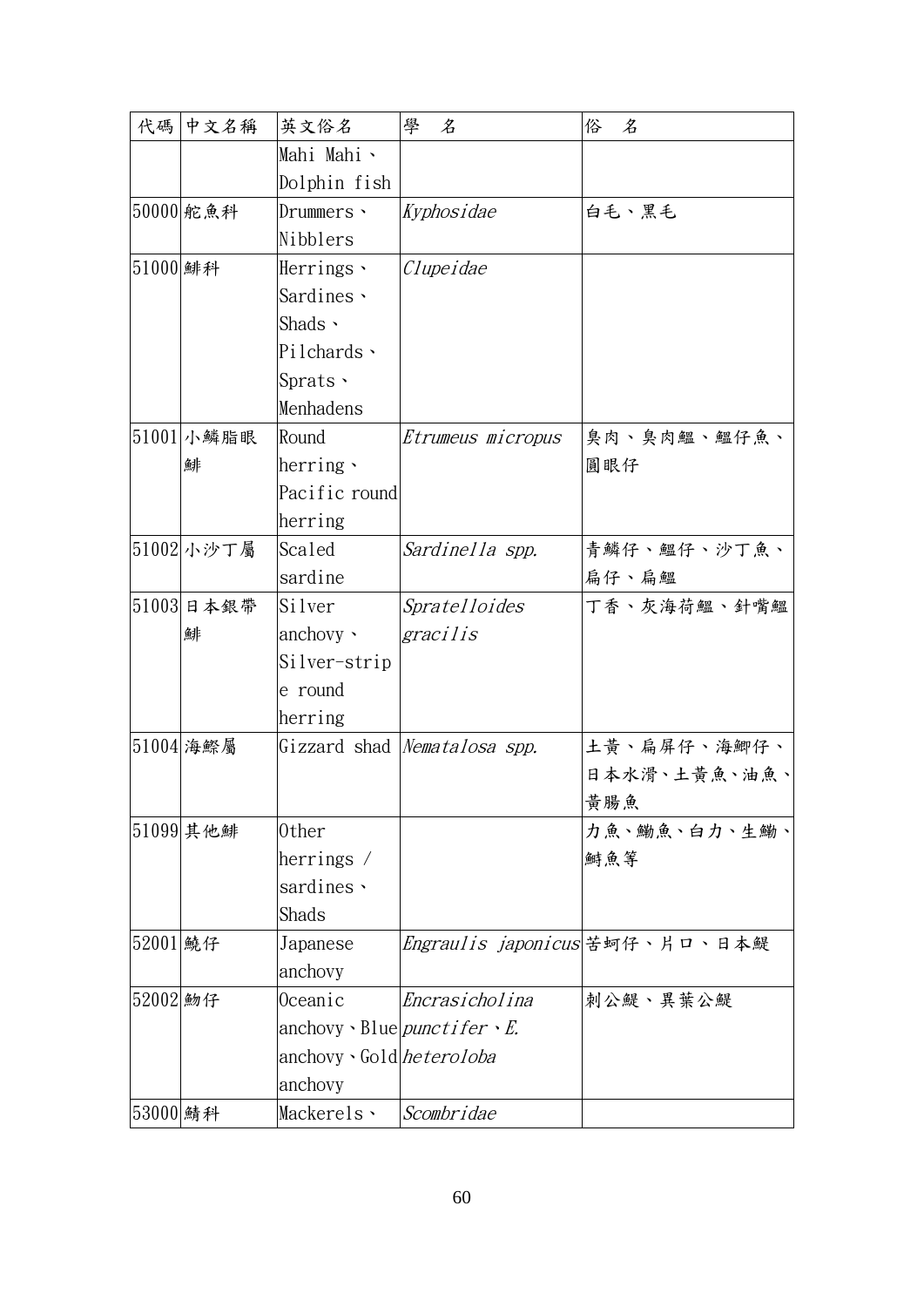|          | 代碼 中文名稱    | 英文俗名             | 學<br>名                           | 俗<br>名                          |
|----------|------------|------------------|----------------------------------|---------------------------------|
|          |            | Tunas            |                                  |                                 |
|          | 53001 花腹鯖  | Blue             | Scomber                          | 花飛、青飛、花鰱                        |
|          |            | mackere1         | australasicus                    |                                 |
|          |            | Slimy            |                                  |                                 |
|          |            | $mackere1$ .     |                                  |                                 |
|          |            | Spotted chub     |                                  |                                 |
|          |            | mackerel         |                                  |                                 |
|          | 53002 白腹鯖  | Chub             | Scomber <i>japonicus</i>         | 花飛、扁鯖、青輝                        |
|          |            | mackere1         |                                  |                                 |
|          |            | S1 imy           |                                  |                                 |
|          |            | mackere1         |                                  |                                 |
|          |            | Striped          |                                  |                                 |
|          |            | mackerel         |                                  |                                 |
| 53101 正鰹 |            |                  | Skipjack tuna Katsuwonus pelamis | 柴魚、煙仔魚、(魚卓)鯤、                   |
|          |            |                  |                                  | 小串、煙仔虎、肥煙                       |
|          | 53102 扁花鰹  | Frigate          | Auxis thazard                    | 花煙、平花煙、油煙、煙                     |
|          |            | tuna · Bonito    | thazard                          | 仔魚、平花鰹、憨煙、花                     |
|          |            |                  |                                  | 鰹                               |
|          | 53103 圓花鰹  | Bullet tuna      |                                  | Auxis rochei rochei 煙管仔、竹棍魚、鎗管煙 |
|          |            |                  |                                  | 子                               |
|          | 53199 其他鰹類 | 0ther            |                                  | 巴鰹及其他不屬於上列各                     |
|          |            | skipjacks        |                                  | 項之鰹魚                            |
|          |            |                  |                                  |                                 |
|          | 53201 康氏馬加 |                  | Narrow barred Scomberomorus      | 土托、馬加、梭齒、土魠、                    |
|          | 鰆          | mackere1         | commerson                        | 馬鮫、頭魠                           |
|          |            | Spanish          |                                  |                                 |
|          |            | mackerel         |                                  |                                 |
|          | 53202 日本馬加 | Spotted          | Scomberomorus                    | 正馬加、藍點馬皎、尖頭                     |
|          | 鰆          | spanish          | niphonius                        | 馬加、馬嘉                           |
|          |            | mackerel $\cdot$ |                                  |                                 |
|          |            | Japanese         |                                  |                                 |
|          |            | spanish          |                                  |                                 |
|          |            | mackerel         |                                  |                                 |
|          | 53203 高麗馬加 | Korean           | Scomberomorus                    | 闊北、高麗鰆、破北、闊                     |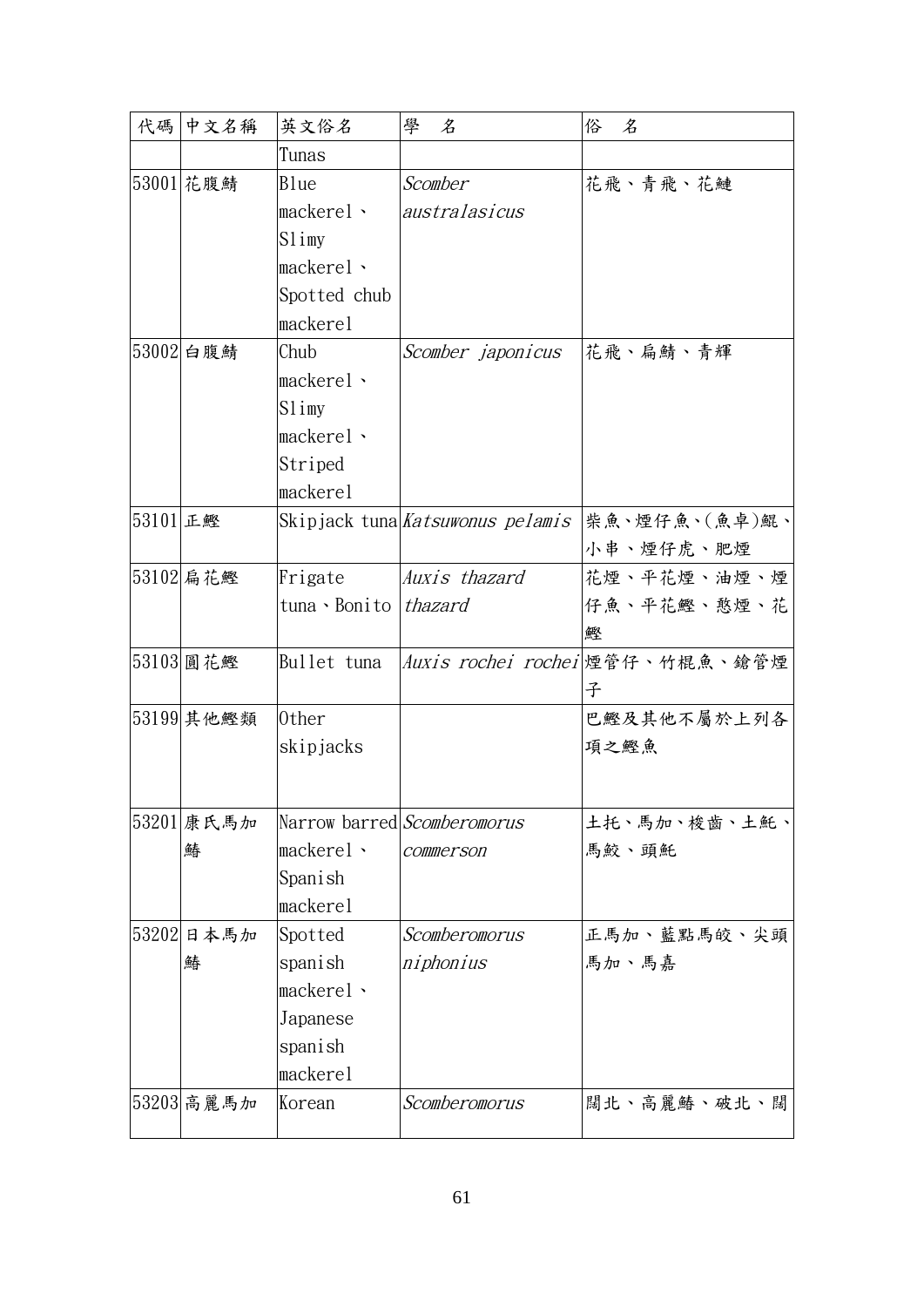| 代碼 | 中文名稱       | 英文俗名              | 學<br>名             | 俗<br>名       |
|----|------------|-------------------|--------------------|--------------|
|    | 鰆          | makerel.          | koreanus           | 腹仔           |
|    |            | Compressed        |                    |              |
|    |            | mackerel          |                    |              |
|    | 53204 臺灣馬加 | Spotted           | Scomberomorus      | 白北、白腹仔       |
|    | 鰆          | Spanish           | guttatus           |              |
|    |            | mackerel \        |                    |              |
|    |            | Indo-Pacific      |                    |              |
|    |            | king              |                    |              |
|    |            | mackerel          |                    |              |
|    | 53299 其他鰆類 | 0ther             |                    | 疏齒、石喬、煙仔虎、棘  |
|    |            | mackerels         |                    | 鰆等           |
|    | 53301 長鰭鮪  | Albacore          | Thunnus alalunga   | 長鰭串、白肉串、長鬚甕  |
|    |            |                   |                    | 串            |
|    | 53302 大目鮪  | Bigeye tuna       | Thunnus obesus     | 大目串、大目仔、大眼鮪  |
|    | 53303  黄鰭鮪 | Yellowfin         | Thunnus albacares  | 串仔、黄奇串、黄鰭金槍  |
|    |            | tuna              |                    | 魚            |
|    | 53304 太平洋黑 | Pacific           | Thunnus orientalis | 黑甕串、黑鮪、黑暗串   |
|    | 鮪          | bluefin tuna      |                    |              |
|    | 53305 南方黑鮪 | Southern          | Thunnus maccoyii   | 黑鮪、油串        |
|    |            | bluefin tuna      |                    |              |
|    | 53399 其他鮪類 | Other tunas       |                    | 小串、小黄鰭、串仔等   |
|    |            |                   |                    |              |
|    |            |                   |                    |              |
|    | 54001 劍旗魚  | Swordfish         | Xiphias gladius    | 丁挽舅、劍魚、旗魚舅   |
|    | 55000 旗魚科  | Marlins \         | Istiophoridae      |              |
|    |            | <b>Billfishes</b> |                    |              |
|    | 55001 紅肉旗魚 | Striped           | Kajikia audax      | 紅肉仔、紅目丁挽、條紋  |
|    |            | marlin            |                    | 四鰭旗魚         |
|    | 55002 大西洋白 | Atlantic          | Kajikia albidus    | 白色四鰭旗魚、白旗魚   |
|    | 旗魚         | white marlin      |                    |              |
|    | 55003 黑皮旗魚 | Blue marlin       | Makaira nigricans  | 鐵皮、烏皮、黑皮仔、丁  |
|    |            |                   |                    | 挽、油旗魚        |
|    | 55004 立翅旗魚 | Black marlin      | Istiompax indica   | 翹翅仔、白肉旗魚、白皮  |
|    |            |                   |                    | 旗魚           |
|    | 55005 雨傘旗魚 | Sailfin \         | Istiophorus        | 芭蕉旗魚、破鐘、雨笠仔、 |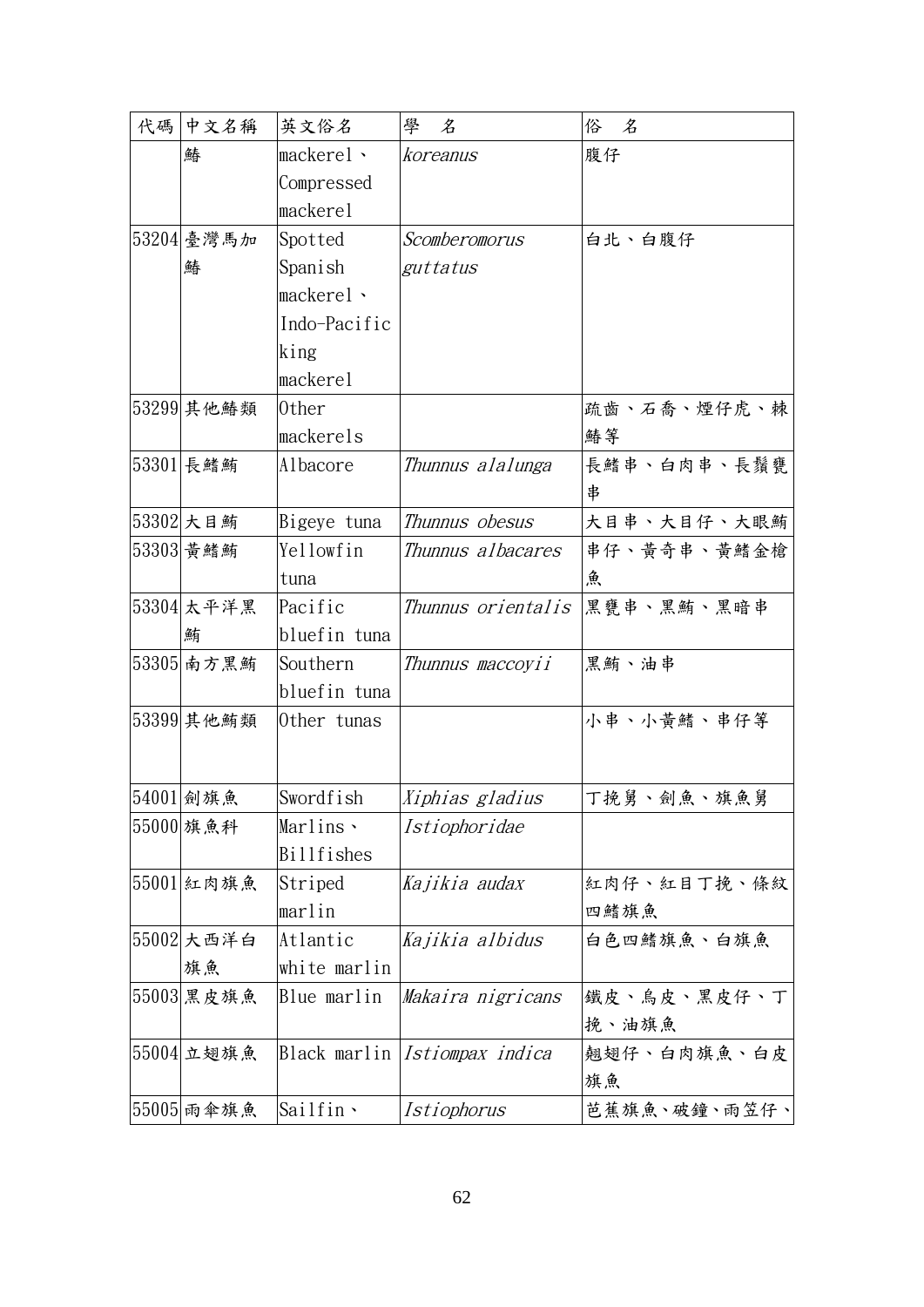| 代碼       | 中文名稱        | 英文俗名                            | 學<br>名                                 | 俗<br>名       |
|----------|-------------|---------------------------------|----------------------------------------|--------------|
|          |             | Indo-pacific <i>platypterus</i> |                                        | 破雨傘          |
|          |             | sailfish                        |                                        |              |
|          | 55099 其他旗魚  | Other marlins                   |                                        | 尖吻四鰭旗魚、小旗魚及  |
|          |             |                                 |                                        | 其他不屬於上列各項之旗  |
|          |             |                                 |                                        | 魚            |
|          | 56000 鯊魚類   | Sharks                          |                                        |              |
|          |             |                                 |                                        |              |
|          |             |                                 |                                        |              |
|          | 56100 真鯊屬   | Requiem                         | Carcharhinus spp.                      | 平滑白眼鮫、黑鯊、大沙、 |
|          |             | sharks                          |                                        | 圓頭、尖頭、大翅仔、沙  |
|          |             |                                 |                                        | 條            |
|          | 56201 鋸峰齒鯊  | Blue shark                      | Prionace glauca                        | 水鯊、大青鯊、大翅沙、  |
|          |             |                                 |                                        | 鋸峰齒鮫         |
|          | 56301 尖吻鯖鯊  |                                 | Shortfin mako <i>Isurus oxyrinchus</i> | 馬加鯊、煙仔鯊、灰鯖鮫  |
|          |             | shark                           |                                        |              |
|          | 56400 雙髻鯊科  | Hammerhead                      | Sphyrnidae                             | 紅肉雙髻、犛頭沙、雙髻  |
|          |             | sharks                          |                                        | 鯊、雙過仔、丫髻鮫、紅  |
|          |             |                                 |                                        | 肉丫髻鮫、錘頭丫髻鮫、  |
|          |             |                                 |                                        | 尖旗、白皮仔、黑皮仔   |
|          | 56500 狐鯊科   | Thresher                        | Alopiidae                              | 長尾沙、三娘鯊、深海狐  |
|          |             | sharks                          |                                        | 鮫、淺海狐鮫、沙娘仔、  |
|          |             |                                 |                                        | 狐鮫、小目午仔、大目午  |
|          |             |                                 |                                        | 仔            |
|          | 56999 其他鯊   | Other sharks                    |                                        | 棘沙、刺鯊、沙魚、日本  |
|          |             |                                 |                                        | 棘鮫、大眼棘鮫、勃氏角  |
|          |             |                                 |                                        | 鯊等           |
| 57000 紅類 |             | Rays and                        |                                        | 血、鰩、鱝        |
|          |             | skates                          |                                        |              |
|          | 58001  黄線狹鱈 | Walleye                         | Theragra                               | 鱈魚、明太魚、阿拉斯加  |
|          |             | $pollock$ .                     | chalcogramma                           | 鱈魚           |
|          |             | Alaska                          |                                        |              |
|          |             | pollock 、 Cod                   |                                        |              |
|          | 59001 秋刀魚   | Saury 、Sanma                    | Cololabis saira                        | 山瑪魚、散肉       |
|          | 60000 單棘魨科  | Filefishes                      | Monacanthidae                          | 剝皮魨、獨腳魨、光復魚、 |
|          |             |                                 |                                        | 剝皮魚、一角剝、薄葉剝、 |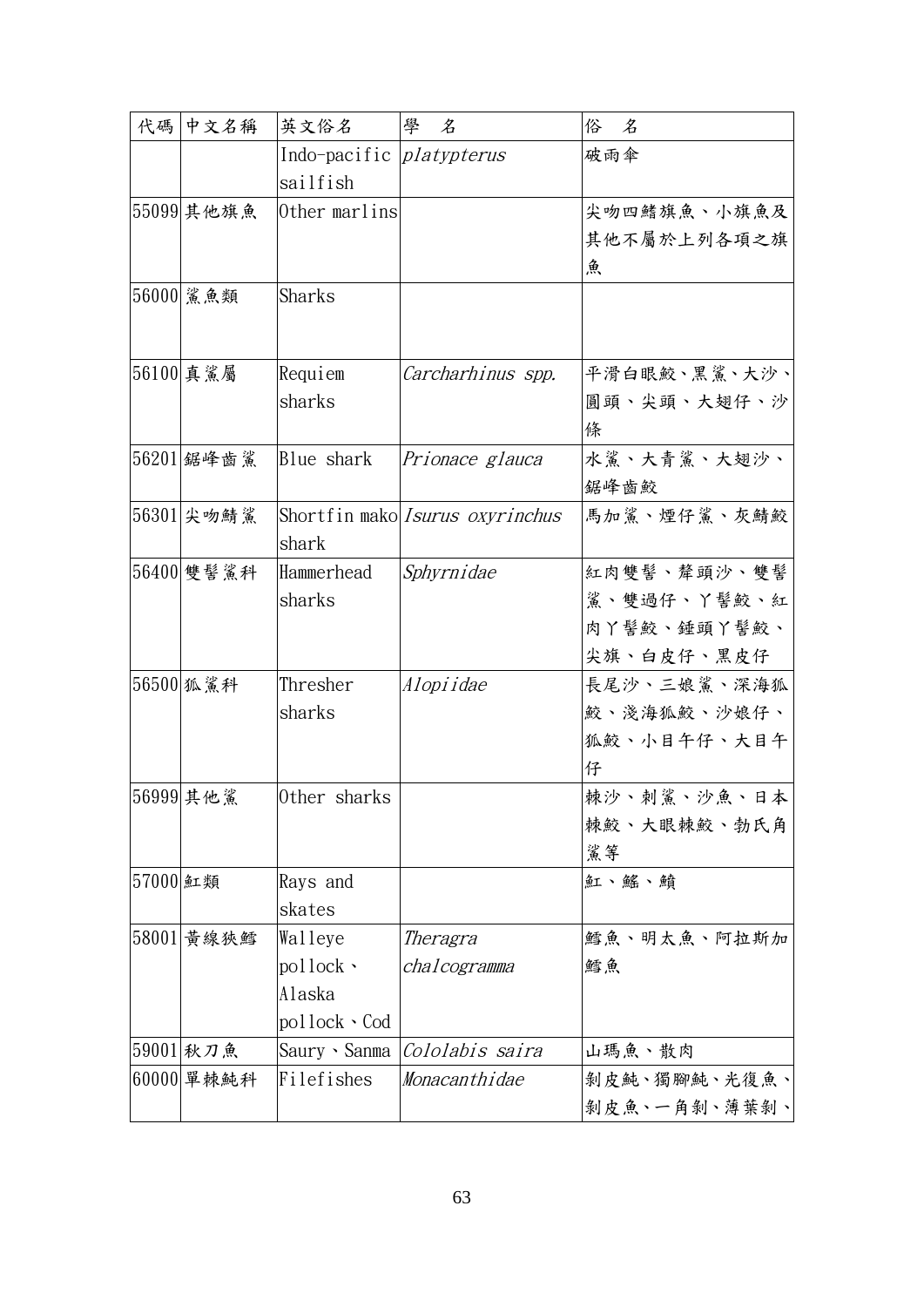| 代碼       | 中文名稱       | 英文俗名             | 學<br>名           | 俗<br>$\mathcal{Z}$ |
|----------|------------|------------------|------------------|--------------------|
|          |            |                  |                  | 白達仔、黑達仔、馬面單        |
|          |            |                  |                  | 棘魨                 |
|          | 61000 翻車純科 | 0cean            | Molidae          | 翻車魚、蜇魴、蜇魚、海        |
|          |            | sunfishes ·      |                  | 蟲、曼波魚              |
|          |            | Molas            |                  |                    |
| 62001 鱘  |            | sturgeon         | Acipenser spp.   | 西伯利亞鱘、史氏鱘          |
|          | 62011 大彈塗魚 | Walking          | Boleophthalmus   | 花跳、彈塗魚、海免、石        |
|          |            | goby Great       | pectinirostris   | 跳仔、跳跳魚             |
|          |            | blue spotted     |                  |                    |
|          |            | mudskipper       |                  |                    |
|          | 62021 斑駁尖塘 | Marbled          | Oxyeleotris      | 筍殼魚、雲斑尖塘鱧、黑        |
|          | 鱧          | sleeper $\cdot$  | marmorata        | 咕噜、土鮒、竹殼仔、九        |
|          |            | Marble goby      |                  | 鯡                  |
| 62031 黃鱔 |            | Rice eel $\cdot$ | Monopterus albus | 鱔魚                 |
|          |            | Asian swamp      |                  |                    |
|          |            | eel              |                  |                    |
|          | 62998 其他淡水 | 0ther            |                  | 其他不屬於上列各項之淡        |
|          | 魚類         | freshwater       |                  | 水魚類                |
|          |            | fishes           |                  |                    |
|          | 62999 其他海水 | Other marine     |                  | 其他不屬於上列各項之海        |
|          | 魚類         | fishes           |                  | 水魚類                |
|          | 63000 頭足類  | Cephalopod       |                  |                    |
|          |            |                  |                  |                    |
|          |            |                  |                  |                    |
| 63001 花枝 |            |                  |                  |                    |
| 63002 烏賊 |            | Cuttlefish       | Sepia spp.       | 目賊、墨魚、烏子           |
| 63100 魷科 |            | Squids           | Ommastrephidae   |                    |
|          | 63101 阿根廷魷 | Argentine        | Illex argentinus | 阿魷                 |
|          |            | shortfin         |                  |                    |
|          |            | squid            |                  |                    |
|          | 63102 美洲大赤 | Jumbo flying     | Dosidicus gigas  | 秘魯魷魚               |
|          | 魷          | squid            |                  |                    |
|          | 63103 其他魷  | Other squids     |                  | 北魷、七星魷、黑魷等         |
| 63201 鎖管 |            | Mitre squid      | Uroteuthis       | 小管、小卷、透抽、中卷        |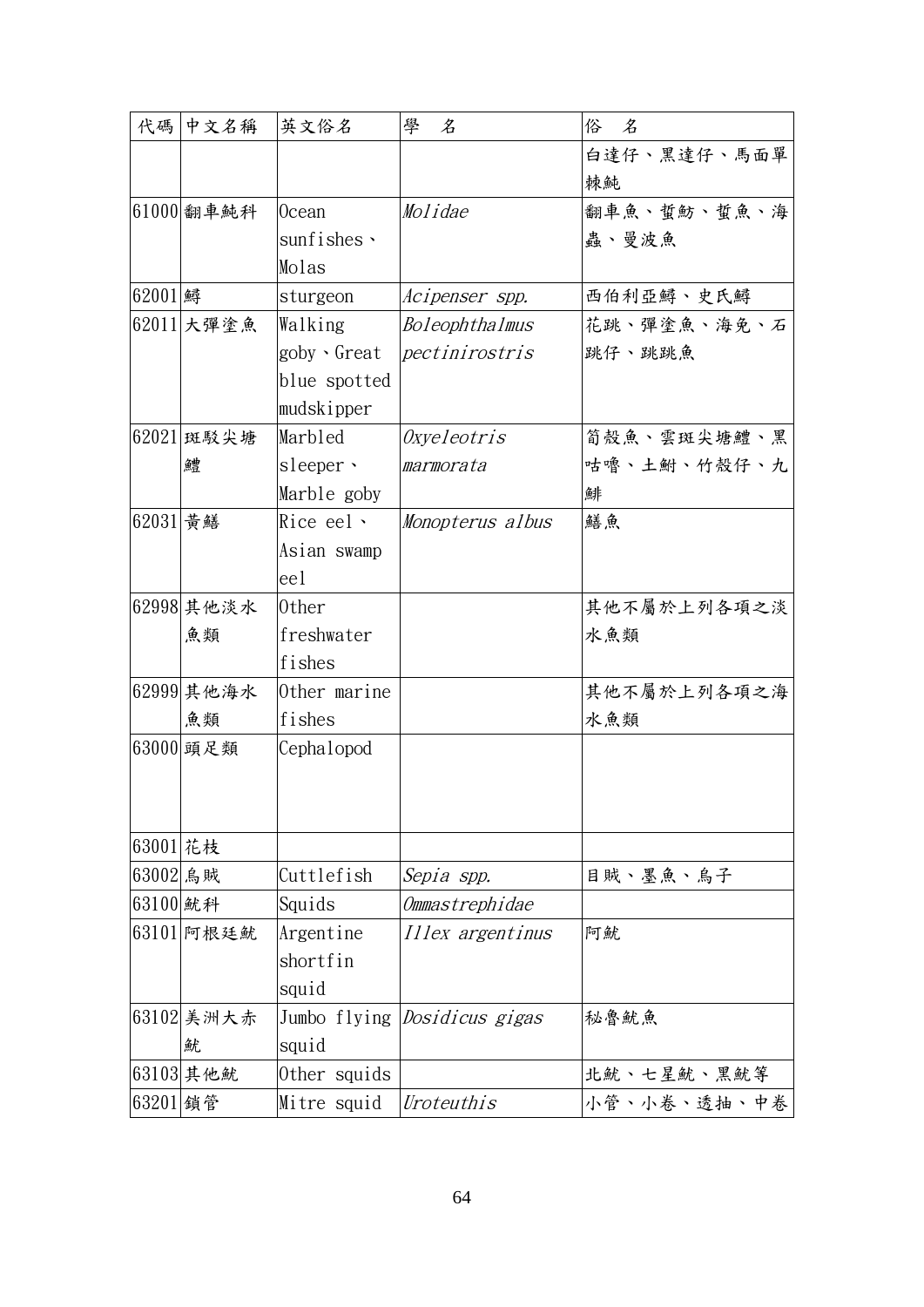|          | 代碼 中文名稱       | 英文俗名                             | 學<br>名                                  | 俗<br>名       |
|----------|---------------|----------------------------------|-----------------------------------------|--------------|
|          |               |                                  | chinensis                               |              |
| 63202 軟翅 |               | Bigfin reef                      | Sepioteuthis                            | 軟翅仔、軟絲仔、萊氏擬  |
|          |               | squid                            | lessoniana                              | 烏賊、軟薯、柔魚     |
| 63301 章魚 |               | 0ctopus                          | Octopodidae                             | 土婆、厚水仔、蛸、石居  |
|          | 63999 其他頭足    | 0ther                            |                                         | 軟舌、目斗等       |
|          | 類             | cephalopods                      |                                         |              |
|          | 64000  甲殻類    | Crustaceans                      |                                         |              |
|          | 64001 草對蝦     | Grass                            | Penaeus monodon                         | 草蝦           |
|          |               | $shrimp$ . $Giant$               |                                         |              |
|          |               | tiger prawn                      |                                         |              |
|          | 64002 日本對蝦    |                                  | Kuruma shrimp Penaeus japonicus         | 斑節蝦、雷公蝦、明蝦、  |
|          |               |                                  |                                         | 九節蝦          |
|          | 64003 多毛對蝦    | Red tail                         | Penaeus                                 | 紅尾蝦、白鬚仔、白刺大  |
|          |               | shrimp                           | penicillatus                            | 蝦、長毛對蝦       |
|          | 64004 彎角鷹爪    | Southern                         | Trachysalambria                         | 猿蝦、蘆蝦、厚殼蝦    |
|          | 蝦             | rough shrimp <i>curvirostris</i> |                                         |              |
|          | $64005$ 刀額新對  |                                  | Sand shrimp · Metapenaeus ensis         | 沙蝦、蘆蝦、中蝦     |
|          | 蝦             | Greasyback                       |                                         |              |
|          |               | shrimp                           |                                         |              |
|          | 64006 羅氏沼蝦    | Giant river                      | Macrobrachium                           | 淡水長臂大蝦、泰國蝦、  |
|          |               | prawn                            | rosenbergii                             | 長腳大蝦         |
|          | 64007 鬚赤蝦     | Whiskered                        | Metapenaeopsis                          | 厚殼蝦、火燒蝦、狗蝦、  |
|          |               | velvet                           | barbata                                 | 大厚殼、胭脂蝦      |
|          |               | shrimp $\cdot$                   |                                         |              |
|          |               | Thick-shell                      |                                         |              |
|          |               | shrimp                           |                                         |              |
| 64008 劍蝦 |               |                                  | Spear shrimp <i>Parapenaeus spp.</i>    | 洪劍蝦、黑劍蝦、硬槍蝦、 |
|          |               |                                  |                                         | 九蝦、尖仔        |
|          | 64009 管鞭蝦     | Big head                         | Solenocera spp.                         | 紅蝦、紅中蝦、赤蝦、蔥  |
|          |               | shrimp                           |                                         | 頭蝦、大頭蝦       |
|          | 64010 凡納對蝦    | Whiteleg                         | Li topenaeus                            | 白蝦、美洲白蝦、白蝦仔、 |
|          |               | shrimp                           | vannamei                                | 南美白蝦         |
|          | 64011 晶 瑩 櫻 蝦 |                                  | Sakura shrimp <i>Sergestes lucens</i>   | 櫻花蝦          |
|          | 64012 間型毛蝦    |                                  | Taiwan mauxia <i>Acetes intermedius</i> | 赤尾青          |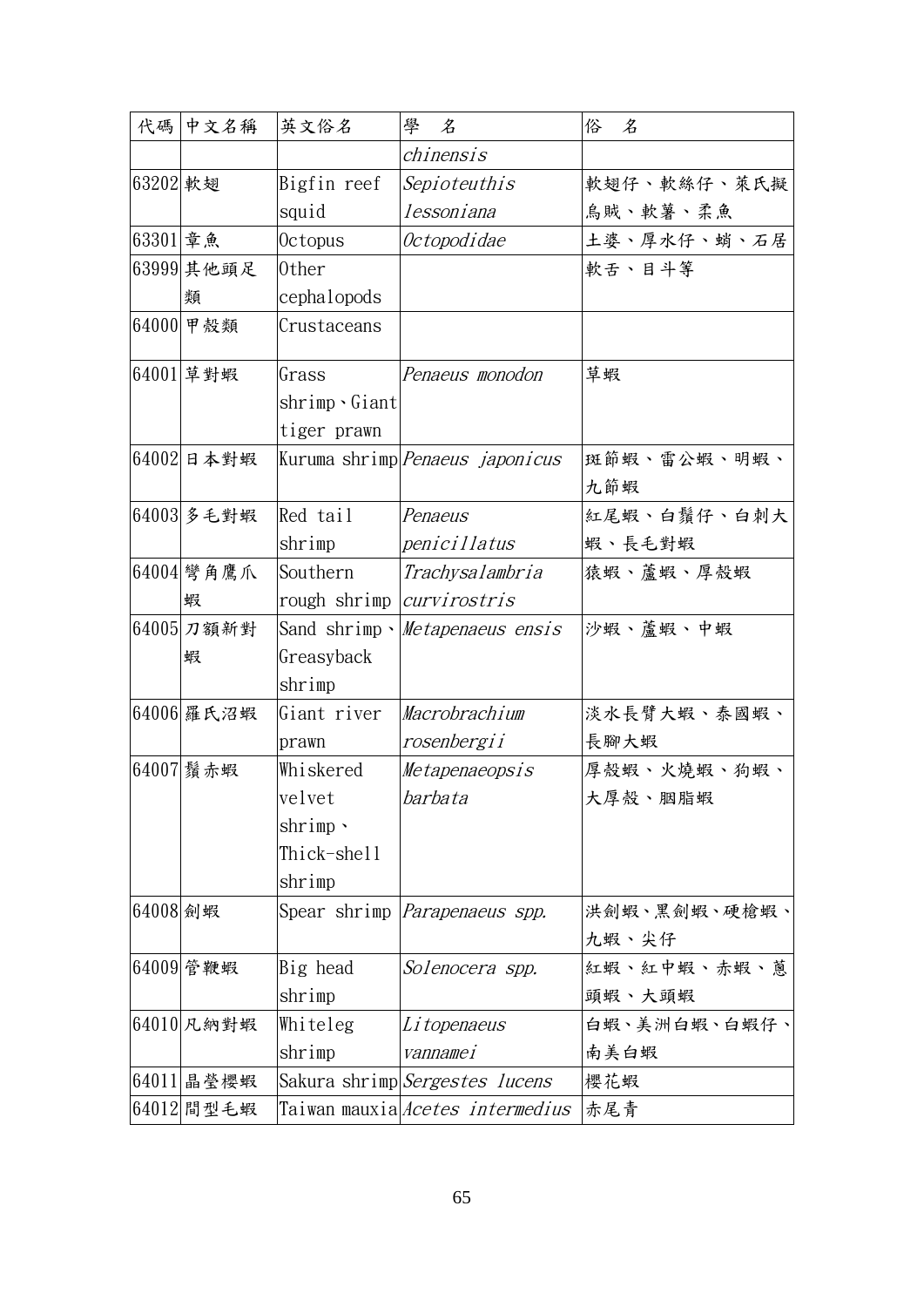|          | 代碼 中文名稱    | 英文俗名             | 學<br>名                                          | 俗<br>$\mathcal{\mathcal{Z}}$ |
|----------|------------|------------------|-------------------------------------------------|------------------------------|
|          |            | shrimp           |                                                 |                              |
|          | 64099 其他蝦類 | Other shrimps    |                                                 | 小蝦、小蝦米、金鉤蝦、                  |
|          |            |                  |                                                 | 五秋蝦、鐵丁蝦等                     |
|          | 64100 龍蝦科  | Lobsters         | Palinuridae                                     | 岩龍蝦、龍蝦、紋身龍蝦、                 |
|          |            |                  |                                                 | 波紋龍蝦、錦繡龍蝦、雜                  |
|          |            |                  |                                                 | 色龍蝦、密毛龍蝦                     |
| 64101 蝦姑 |            | Slipper          |                                                 | 蝦姑白、蝦姑撇仔、蝦蛄                  |
|          |            | lobster ·        |                                                 | 拍仔、蝦蛄頭                       |
|          |            | Mitten           |                                                 |                              |
|          |            | lobster · Fan    |                                                 |                              |
|          |            | lobster          |                                                 |                              |
|          | 64201 鋸緣青蟹 | Serrated         | Scylla serrata                                  | 紅蟳、花腳仔、菜蟳、砂                  |
|          |            | crab、Giant       |                                                 | 蟳、青蟹                         |
|          |            | mud crab $\cdot$ |                                                 |                              |
|          |            | Mangrove crab    |                                                 |                              |
|          | 64202 遠海梭子 |                  | Flower $crab$ $\cdot$ <i>Portunus pelagicus</i> | 蠘仔、花市仔、梭子蟹、                  |
|          | 蟹          | Pelagic crab     |                                                 | 市子、台灣蠘                       |
|          | 64203 紅星梭子 | Three-spot       | Portunus                                        | 三點仔、三點市仔、市子                  |
|          | 蟹          |                  | swimming crab <i>sanguinolentus</i>             |                              |
|          | 64204 绣斑蟳  |                  | Crucifix crab <i>Charybdis feriatus</i>         | 花紋石蟹、花蟳仔、紅市                  |
|          |            |                  |                                                 | 仔、火燒公                        |
|          | 64205 中華絨螯 | Chinese          | Eriocheir sinensis                              | 大閘蟹、勝芳蟹                      |
|          | 蟹          | mitten crab      |                                                 |                              |
|          | 64206 蛙形蟹  | Frog crab、       | Ranina ranina                                   | 旭蟹、蝦蛄頭、倒退嚕、                  |
|          |            | Spanner crab     |                                                 | 海臭蟲、西蛄麻                      |
|          | 64299 其他蟳蟹 | Other crabs      |                                                 | 石蟳、長臂猿蟹、紅蟹、                  |
|          | 類          |                  |                                                 | 青毛蟹、白底仔、鈍齒短                  |
|          |            |                  |                                                 | 槳蟹、顆粒蟳、異齒蟳、                  |
|          |            |                  |                                                 | 晶瑩蟳、鈍齒蟳、光掌蟳、                 |
|          |            |                  |                                                 | 善泳蟳、尖額蟳、武士蟳、                 |
|          |            |                  |                                                 | 三齒梭子蟹等                       |
| 65000 貝類 |            | Shellfishes      |                                                 |                              |
| 65001 牡蠣 |            | Oyster           | Crassostrea gigas                               | 蚵仔、青蚵、石蚵、正蚵                  |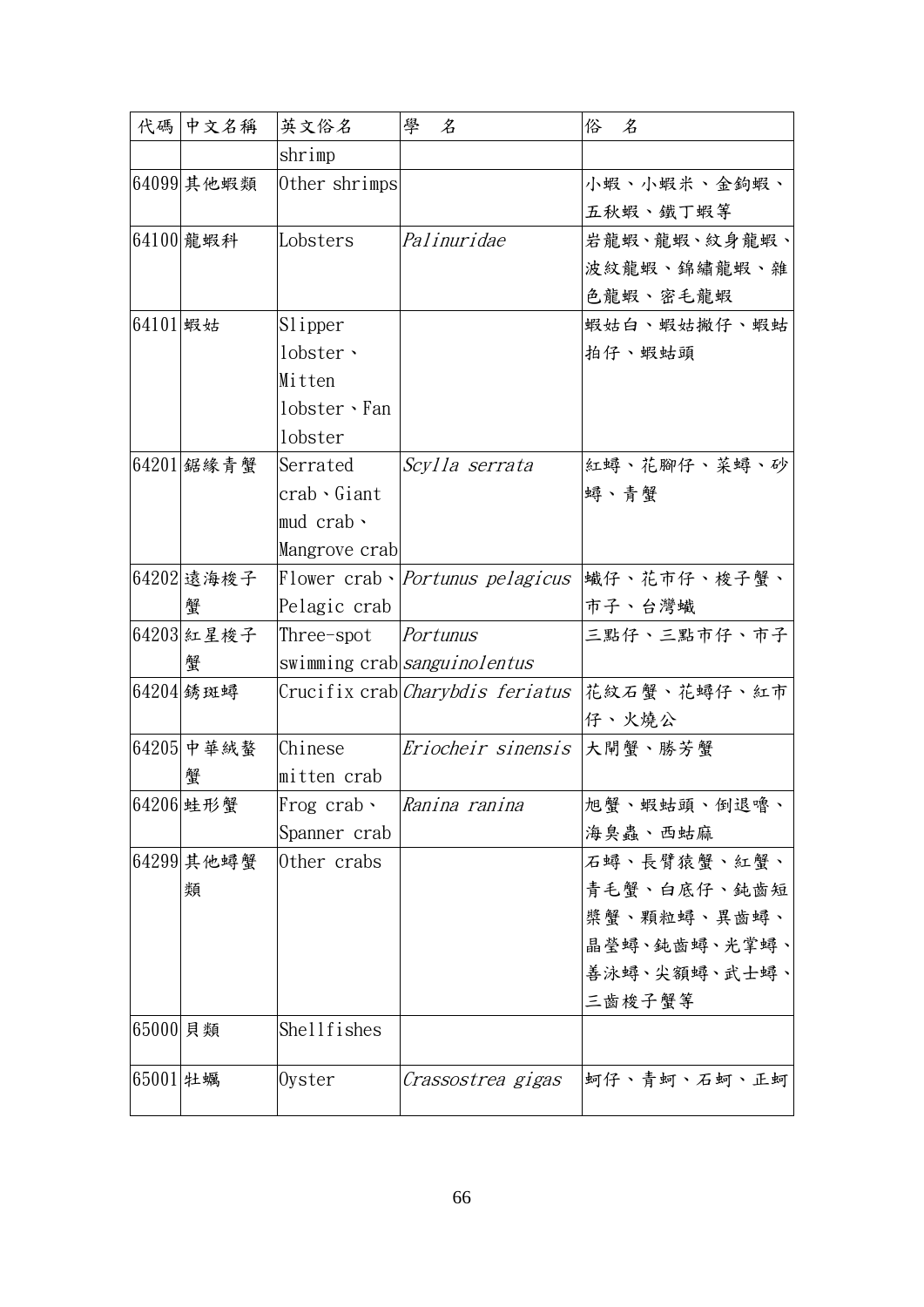|          | 代碼 中文名稱    | 英文俗名                        | 學<br>名                       | 俗<br>名       |
|----------|------------|-----------------------------|------------------------------|--------------|
| 65002 文蛤 |            | Hard clam、                  | Meretrix lusoria             | 蚶仔、粉蟯        |
|          |            | Common orient               |                              |              |
|          |            | clam                        |                              |              |
| 65003 蜊  |            | Short-necked                | Tapes spp.                   | 赤嘴、海瓜子、花蛤仔、  |
|          |            | clam                        |                              | 山瓜子          |
| 65004 血蚶 |            | <b>Blood</b>                | Tegillarca granosa           | 粒蚶、泥蚶、魁蚶     |
|          |            | cockle、Ark                  |                              |              |
|          |            | shells $\cdot$              |                              |              |
|          |            | Granular ark                |                              |              |
| 65005 盤鮑 |            | abalone                     | Haliotis discus              | 黑盤鮑、鮑魚       |
| 65006 九孔 |            | Sma11                       | Haliotis                     | 九孔           |
|          |            | abalones · Sealdiversicolor |                              |              |
|          |            | ears                        | aquatilis                    |              |
| 65007 鳳螺 |            | Taiwanese                   | Babylonia spp.               | 風螺、皇螺、花螺、象牙  |
|          |            | baby $1$ on $\cdot$         |                              | 螺            |
|          |            | Areola                      |                              |              |
|          |            | baby $1$ on $\cdot$         |                              |              |
|          |            | Formosan                    |                              |              |
|          |            | ivory shell                 |                              |              |
|          | 65008 西施舌  |                             | Purple clam · Hiatula diphos | 西刀舌、西肚舌、獅刀舌、 |
|          |            | Diphos                      |                              | 紫晃肉          |
|          |            | sanguin                     |                              |              |
|          | 65009日月蛤   | Moon                        | Amusium                      | 日月蟶、日月蛤、海扇蛤、 |
|          |            | $scallop$ .                 | pleuronectes                 | 日月貝          |
|          |            | Asian moon                  |                              |              |
|          |            | scallop                     |                              |              |
|          | 65010 臺灣蜆  | Freshwater                  | Corbicula fluminea  臘仔、蝲仔、蜆仔 |              |
|          |            | clam · Asian                |                              |              |
|          |            | clam、Golden                 |                              |              |
|          |            | clam                        |                              |              |
|          | 65999 其他貝類 | 0ther                       |                              | 夜光貝、田螺、公代、淡  |
|          |            | shellfishes                 |                              | 菜等           |
| 66000 蛙類 |            | Frogs                       |                              | 牛蛙、虎皮蛙、田雞、水  |
|          |            |                             |                              | 雞、四腳仔        |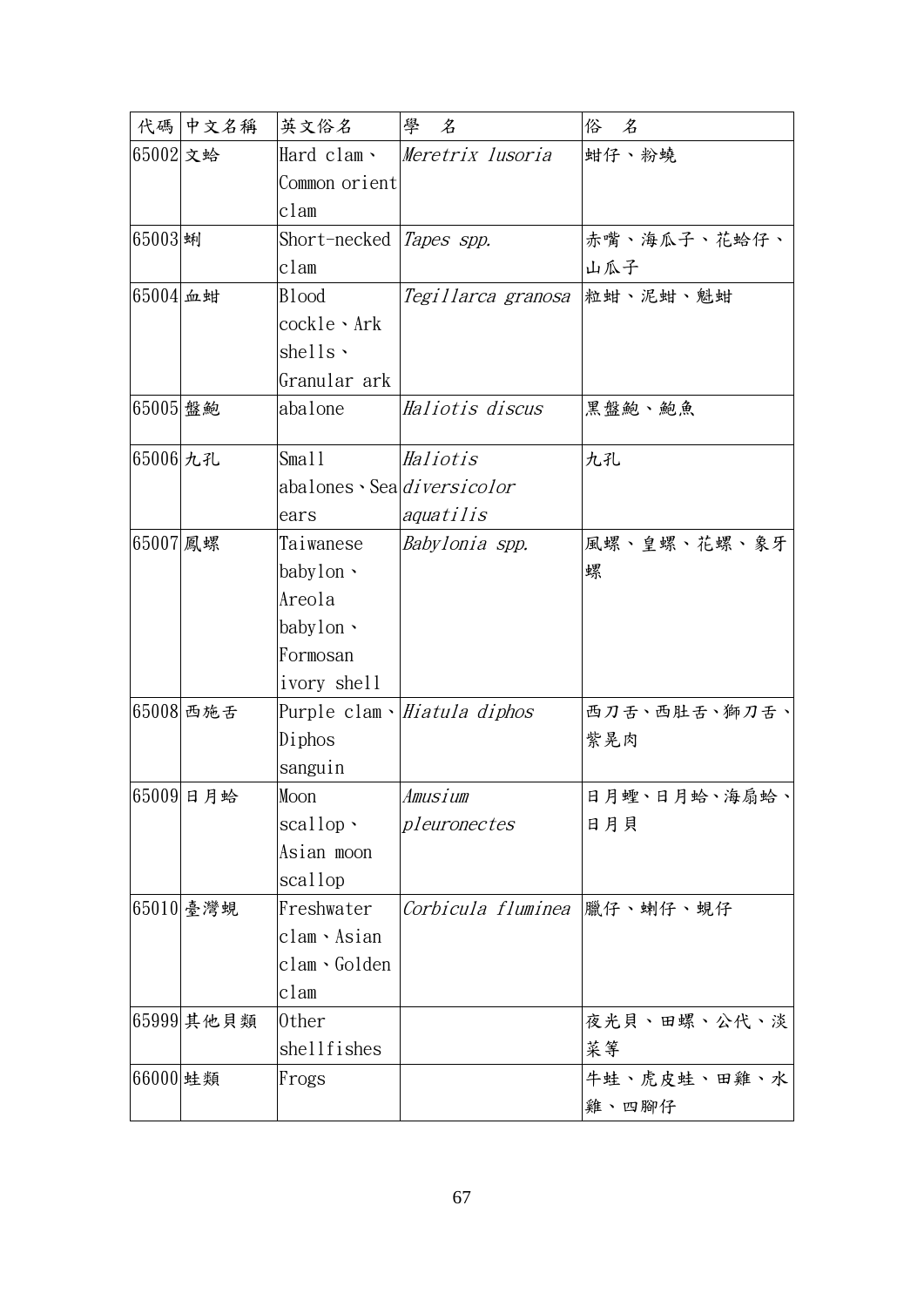|          | 代碼 中文名稱    | 英文俗名                             | 學<br>名                               | 俗<br>名                                                   |
|----------|------------|----------------------------------|--------------------------------------|----------------------------------------------------------|
| 67001 驚  |            | Soft-shell                       | Trionychidae                         | 甲魚、圓魚、水魚                                                 |
|          |            | turtle                           |                                      |                                                          |
| 67002 驚蛋 |            |                                  |                                      | 甲魚蛋                                                      |
|          |            |                                  |                                      |                                                          |
| 68001 鱷魚 |            | Alligator                        | Alligatoridae                        | 眼鏡凱門鱷、寬吻凱門                                               |
|          |            |                                  |                                      | 鱷、美國短吻鱷                                                  |
| 69001 海膽 |            | Sea urchin                       | Echinoids                            | 馬糞海膽、花膽、魔鬼海                                              |
|          |            |                                  |                                      | 膽、刺膽、紫海膽                                                 |
| 70001 海參 |            | Sea cucumber <i>Holothurians</i> |                                      | 海參、刺參                                                    |
|          |            |                                  |                                      |                                                          |
|          | 71000 寶石珊瑚 | Corals                           |                                      |                                                          |
|          | 71001 桃紅珊瑚 |                                  | Momo coral > Pleurocorallium         | momo 珊瑚                                                  |
|          |            | Pink coral                       | elatius                              |                                                          |
|          | 71002 赤紅珊瑚 |                                  |                                      | Aka coral、Aka  <i>Corallium japonicum</i>  深紅珊瑚、阿卡珊瑚、aka |
|          |            | red coral                        |                                      | 珊瑚                                                       |
|          | 71003 白珊瑚  |                                  | Shiro coral <i>· Pleurocorallium</i> | shiro 珊瑚                                                 |
|          |            | White coral                      | konojoi                              |                                                          |
|          | 71004 粉紅珊瑚 | Miss coral 、                     | Hemicorallium                        | Miss 珊瑚、天使肌膚                                             |
|          |            | Angel skin                       | sulcatum                             |                                                          |
|          |            | coral                            |                                      |                                                          |
|          | 71999 其他珊瑚 | Other corals                     |                                      |                                                          |
|          |            |                                  |                                      |                                                          |
|          | 72000 其他水產 | Other aquatic                    |                                      | 其他不屬於上列各項之水                                              |
|          | 動物         | animals                          |                                      | 產動物                                                      |
| 73000 藻類 |            | Seaweeds                         |                                      |                                                          |
|          |            |                                  |                                      |                                                          |
|          | 73001 長葉紫菜 | Purple                           | Porphyra dentata                     | 海苔、蓮花菜、紫菜                                                |
|          |            | laver · Nori                     |                                      |                                                          |
|          | 73100 石花菜科 | Gelidium                         | Gelidiaceae                          | 石花、鳳尾、牛毛菜、寒                                              |
|          |            | seaweeds $\cdot$                 |                                      | 天、大本、小本、細本仔、                                             |
|          |            | Jelly weed                       |                                      | 雞毛菜、日本石花菜、安                                              |
|          |            |                                  |                                      | 曼司石花菜、細翼枝菜                                               |
|          | 73201 龍鬚菜  | Gracilaria                       | Gracilaria spp.                      | 紗仔、海龍鬚、菊花心、                                              |
|          |            | seaweeds $\cdot$                 |                                      | 海菜、巧味芽、江離                                                |
|          |            | Gulaman <b>·</b> Limu            |                                      |                                                          |